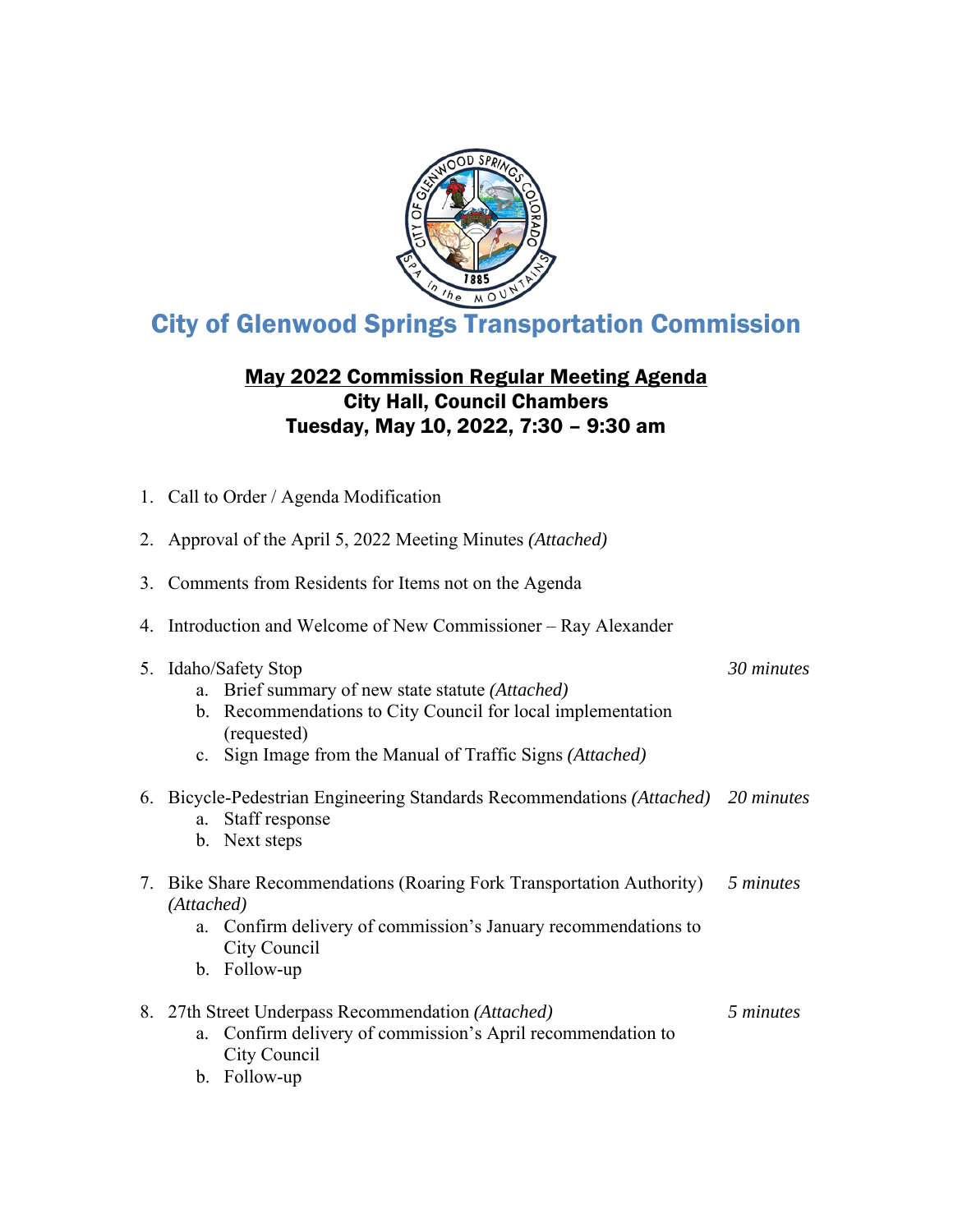| 9. Capital Projects/Long Range Transportation Plan, Annual Update              |            |  |  |  |
|--------------------------------------------------------------------------------|------------|--|--|--|
| (2021 Approved Rankings Attached)                                              |            |  |  |  |
| Link: Glenwood Springs Long Range Transportation Plan 2015-2035                |            |  |  |  |
| a. First review                                                                |            |  |  |  |
| b. Preliminary recommendations                                                 |            |  |  |  |
| c. Research-assignments                                                        |            |  |  |  |
| 10. May 3, 2022 City Election Results                                          | 10 minutes |  |  |  |
| a. Implications for transportation planning                                    |            |  |  |  |
| 11. Consultations With Other City Commissions                                  | 10 minutes |  |  |  |
| 12. City Council Multimodal Options for a Vibrant Economy (MOVE)<br>Calendar   | 5 minutes  |  |  |  |
| a. Plan for preparing and delivering timely recommendations from<br>Commission |            |  |  |  |
| 13. Agenda Planning for Next Meeting                                           |            |  |  |  |

14. Adjourn (Next Meeting June 7, 2022)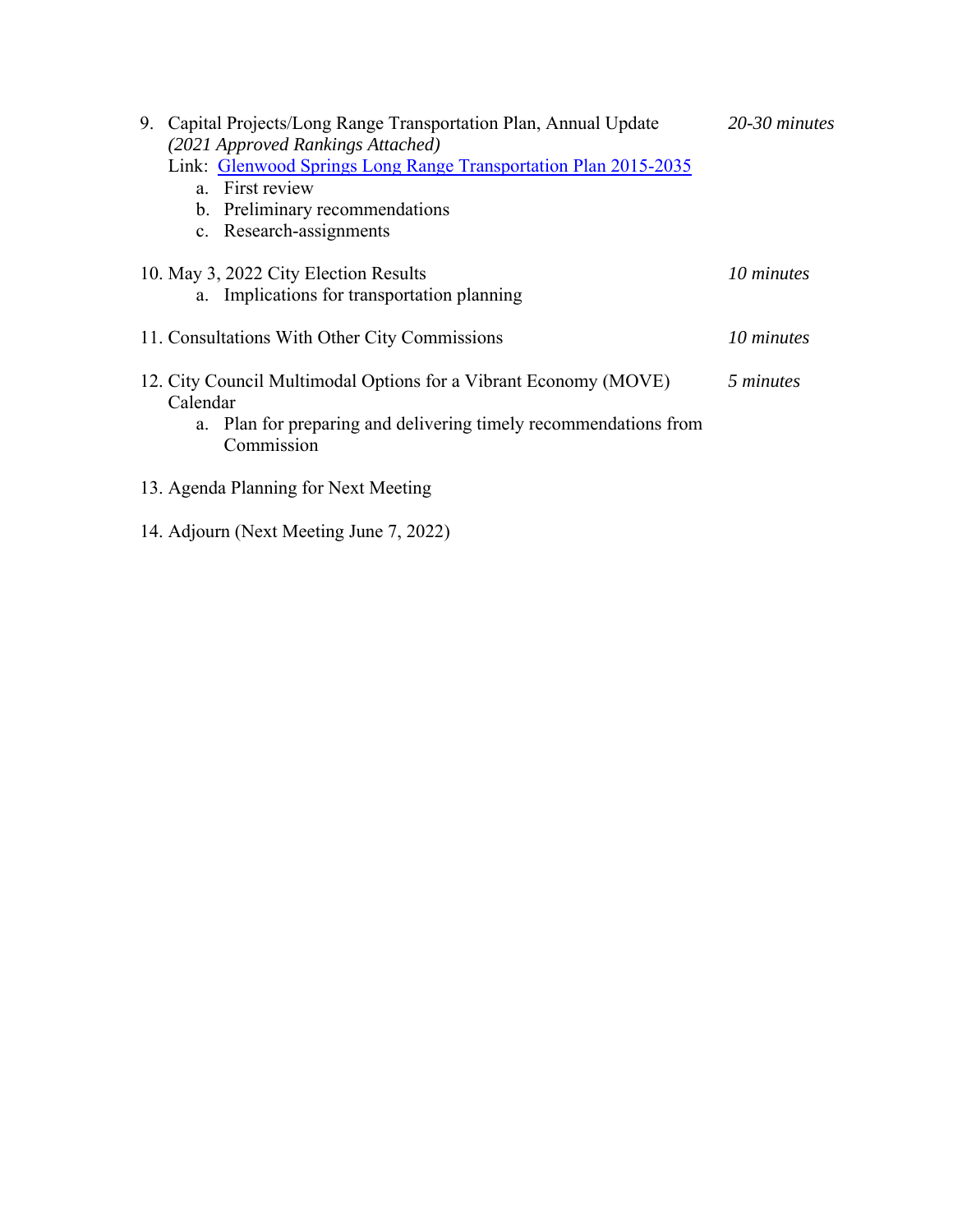# **City of Glenwood Springs, Transportation Commission** *PROPOSED* **Minutes, regular meeting – April 5, 2022**

The meeting convened in City Council Chambers at 7:30am and adjourned at 9:40am.

## **Participants** included:

 Commission members: Jon Harman, Dean Kinkel, Steve Smith, John Stephens, Betsy Suerth, Ralph Trapani

 City council members Shelley Kaup, Ingrid Wussow City staff: Linda DuPriest, Jenn Ooton, Terri Partch Guest: Ray Alexander

### **Minutes**

March 2022 minutes were approved.

## **Commission recommendations re Roaring Fork Transportation Authority (RFTA) bike‐share study**

Consultants to present governance proposal and updated cost estimates to study's technical advisory committee (TAC) on April 5. Linda is a member of the TAC.

Commission recommendations (approved January 2022) will be presented to city council at its second April meeting or first May meeting, along with update from the TAC presentation.

Other updates included:

 • expansions and additions to bike-facilities in Aspen, Basalt, and Snowmass Village expected in 2022

- facilities in Carbondale tentative planned for 2023
- Facilities in Glenwood Springs contemplated for 2024

# **27th Street/Glen Avenue bicycle‐pedestrian underpasses capital project**

Bids have been received, reflecting cost 50% above original estimate; current project cost now projected at \$15 million. *Roaring Fork Transportation Authority* (RFTA) has asked *City of Glenwood Spring*s to provide additional \$3 million. (City has provided \$750,000 so far.)

City council is deliberating whether to provide additional funding and, if so, from what sources. Possibilities include funds from *American Rescue Plan* (federal grant), city's capital projects reserve, and loan from RFTA. Decision is needed in early May.

*Action:* Commission formally recommended (motion my John, second by Ralph, supported unanimously) that city council approve additional funding to complete underpasses project on schedule.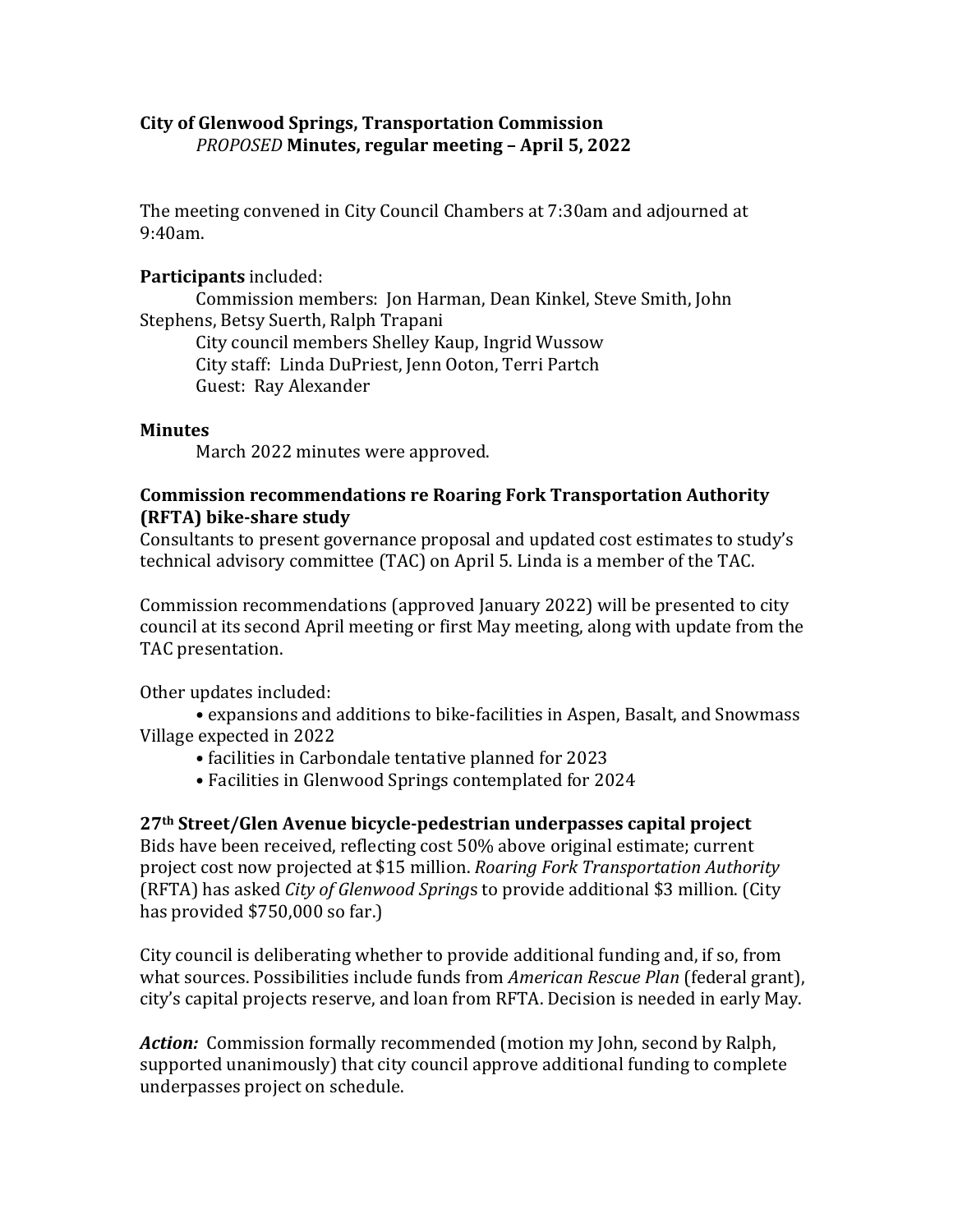### **South bridge capital project**

Terri reported re-evaluation of environmental assessment is nearly complete, with right-of-way acquisition as next stage. Also, city council voted to proceed with current basic plan, including tunnel under municipal airport runway. Current estimated cost estimate is \$58.1 million (\$50 million for construction).

Status of project in state project rankings has shifted (via *Intermountain Transportation Planning Region*, see below), currently listed as active, but without funding (not on fiscally constrained priority projects list or on 10-years projects list).

### **6th Street reconstruction capital project**

Terri reported that final design is not yet completed, and city now is seeking new design contractor. Construction likely will be moved to 2023.

City is pursuing additional state grant funding for  $6<sup>th</sup>$  Street (not for  $6<sup>th</sup>$  &  $8<sup>th</sup>$  streets combination).

### **Engineering design standards for bicycle‐pedestrian infrastructure**

Bicycle-Pedestrian Subcommittee presented recommendations to revise or expand the city' *Engineering Design Standards* to address five bicycle and pedestrian structures:

 • crosswalks (minimum width, with corresponding curb-cuts; standard pavement markings using piano-keys lay-out with 1:1 ratio marking bare pavement)

 • shared-use paths (minimum width; continuous poured concrete with sawcut joints)

 • bicycle lanes (affirm *American Association of State Highway and Transportation Officials/Colorado Department of Transportation* (AASHTO/CDOT) standards, or write AASHTO/CDOT standards into city standards); white-lines pavement markings (not colored pavement); minimize use of "sharrows")

- sidewalks (increased minimum width)
- curb-cuts (smooth transition, without sharp lip)

Discussion included:

 • changes in engineering design standards may require corresponding changing in development code

• access for travelers with disabilities should also be considered

Action: The commission referred the subcommittee's recommendations to city engineering staff or analysis and response.

### **Bicycle‐pedestrian travel network review**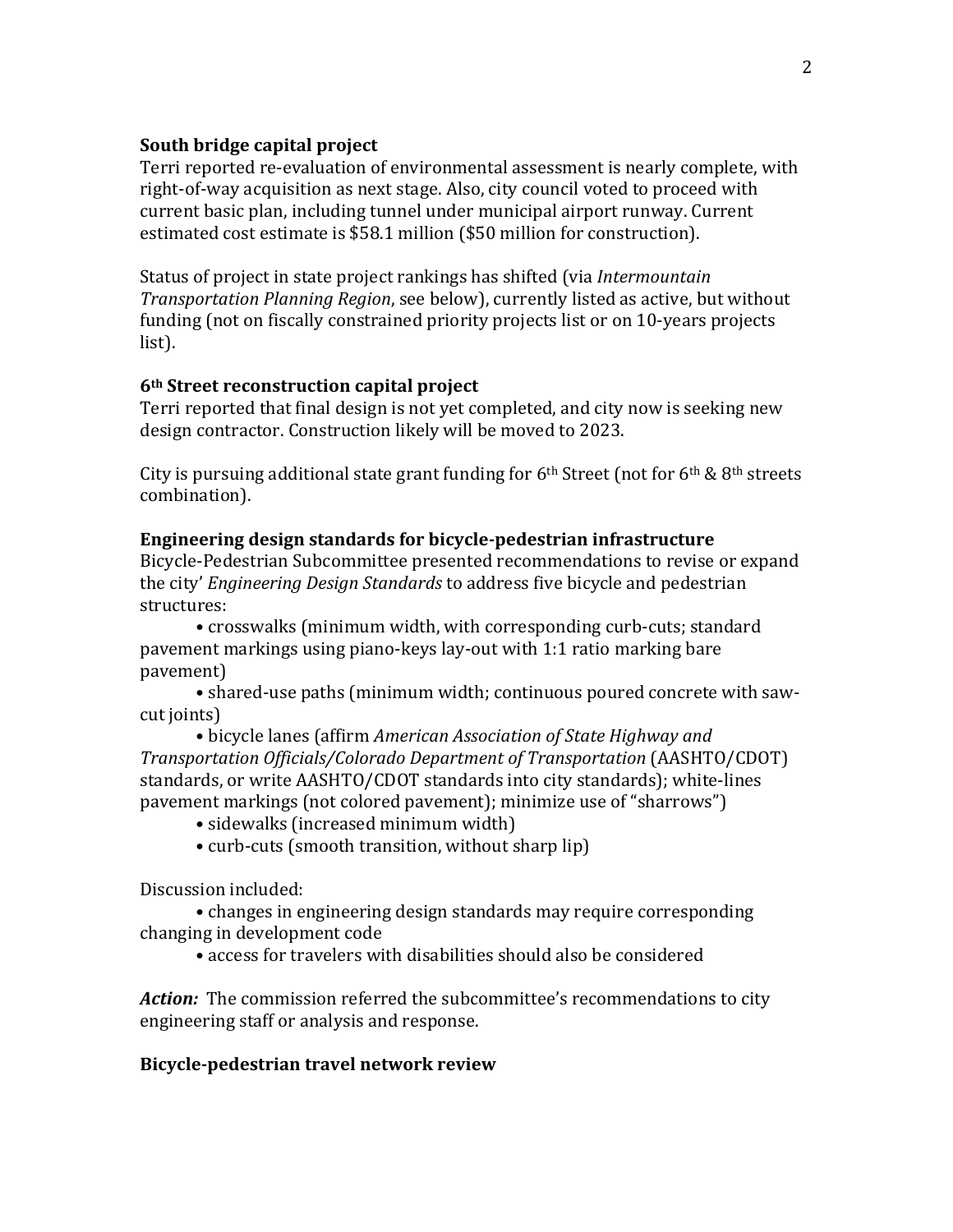In behalf of Bicycle-Pedestrian Subcommittee, John presented maps and narrative describing existing bicycle-pedestrian travel network, highlight gaps and inadequacies in that network.

The maps and accompanying documents will serve as a) continuing reference in proposing corrective actions, b) background to update recommendations for *Long Range Transportation Plan*, and c) contribution to city's comprehensive plan update.

#### **Long Range Transportation Plan, annual review and update**

City annual budget process will begin in June-July. Transportation Commission will corresponding prepare recommendations by then.

Commission deliberations will begin at its May 4 meeting and conclude at its June 1 meeting. Recommendations will focus both on ranking for transportation capital projects and on narrative/policy components of the long range plan.

#### **Transportation Demand Management (TDM)**

Staff have issued request for proposals (RFP) for consultant assistance in designing a transportation demand management program (TDM). Commission members complimented staff on the thoroughness and clarity of the RFP.

The RFP and continuing staff work on this effort has included assistance from *Association for Commuter Transport* and from *Colorado Department of Transportation*'s (CDOT) *Office of Innovative Mobility*. Ralph highlighted similar effort and information through *Aspen Institute*'s mobility forum.

### **Intermountain Transportation Planning Region (IMTPR)**

Until and unless city establishes a transportation management authority or organization (TMA or TMO), TDM and other multi-jurisdictional transportation planning/funding is coordinated through the *State of Colorado*'s *Intermountain Transportation Planning Region* (IMTPR).

Part of the city's pursuit of funding for local projects proceeds through IMTPR, including south bridge project (as noted above) and Highway 6&24 bicycle path reconstruction (Linden to Donegan).

Specifically, the city is seeking funds for 6&24 bicycle path from the state's *Multi‐ modal Options Fund* (MMOF). Meanwhile, design work is proceeding, as funded in current city budget (\$50,000).

Ingrid will serve as city's new representative to IMTPR.

#### **Multimodal Options for a Vibrant Economy (MOVE), topical review calendar**

Three components of the MOVE study await city council review and decisions:

 • bus rapid transit, next phase of route alternatives analysis (including public review and comment process on route selection)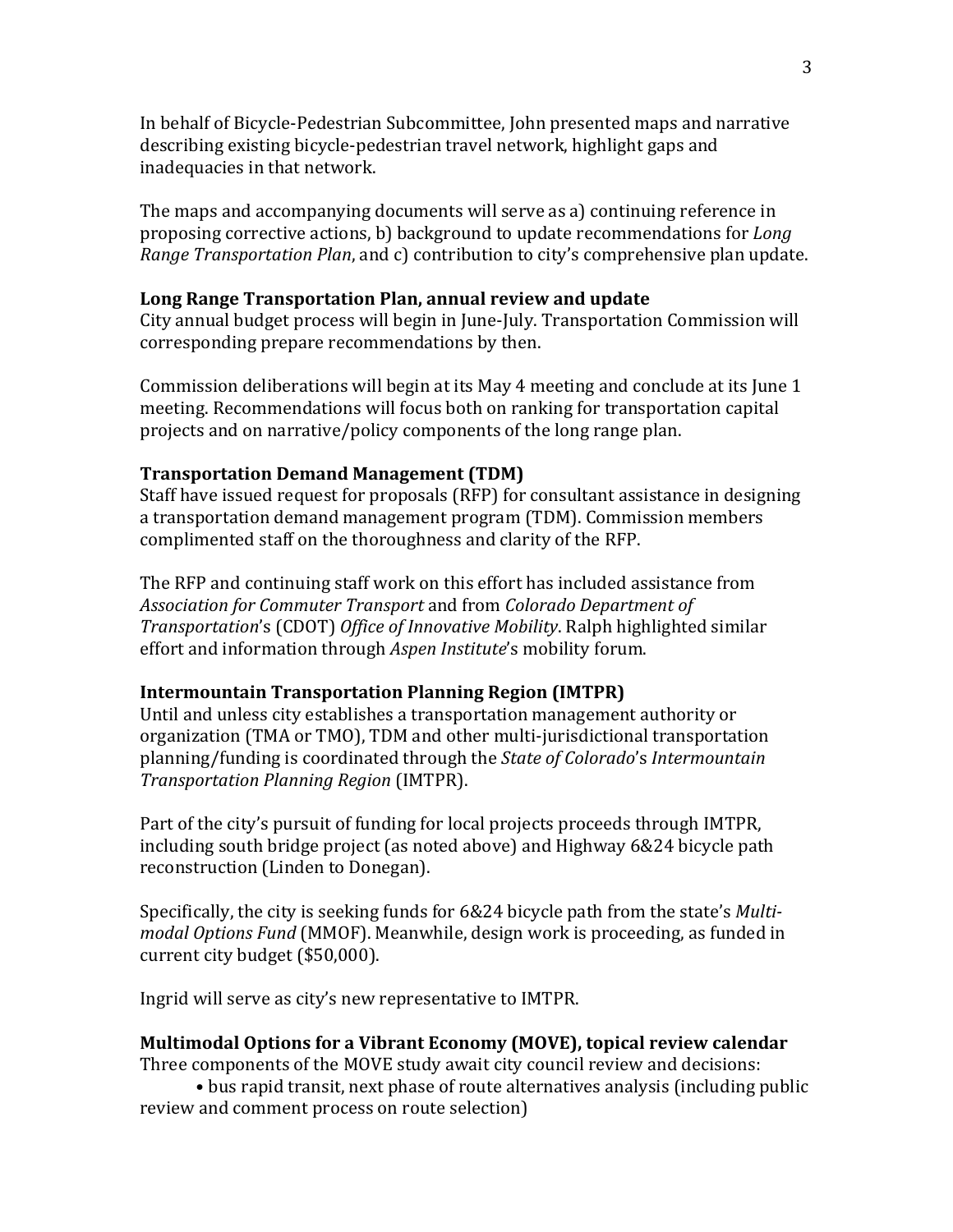- local transit connections and service patterns
- general operational analysis, Highway 82 and 8th Street

Staff will coordinate calendar for city council work sessions and decision meetings regarding MOVE components, with opportunity for commission review and comment. Meanwhile, commission will review its earlier comprehensive memorandum of recommendations regarding MOVE.)

### **Tasks, homework, follow‐up**

 • Staff convey to city council commission's recommendations regarding RFTA bike-share study

 • Staff review and respond to bicycle-pedestrian engineering design standards recommendations

#### **Agenda topics for May 10 commission meeting**

• Staff initial response to bicycle-pedestrian engineering design standards recommendations

 • First review, capital projects ranking and *Long Range Transportation Plan* recommendations

• Commission roles and responsibilities update

• Others as timely or needed

### **Agenda topics for June 7 commission meeting**

 • Complete recommendations, capital projects ranking and *Long Range Transportation Plan*

• MOVE transit components review, update recommendations

• Additional consideration and/or action, engineering design standards

*Other anticipated topics, when timely*

• Review citywide emergency access plan

*Standing topics, when timely*

• Updates and discussion – priority capital projects, large and small

• Reports and discussion – studies, and initiatives, and shorter-term and maintenance projects

The next regular meeting of the Transportation Commission will be **May 10, 2022, 7:30am**, City Hall.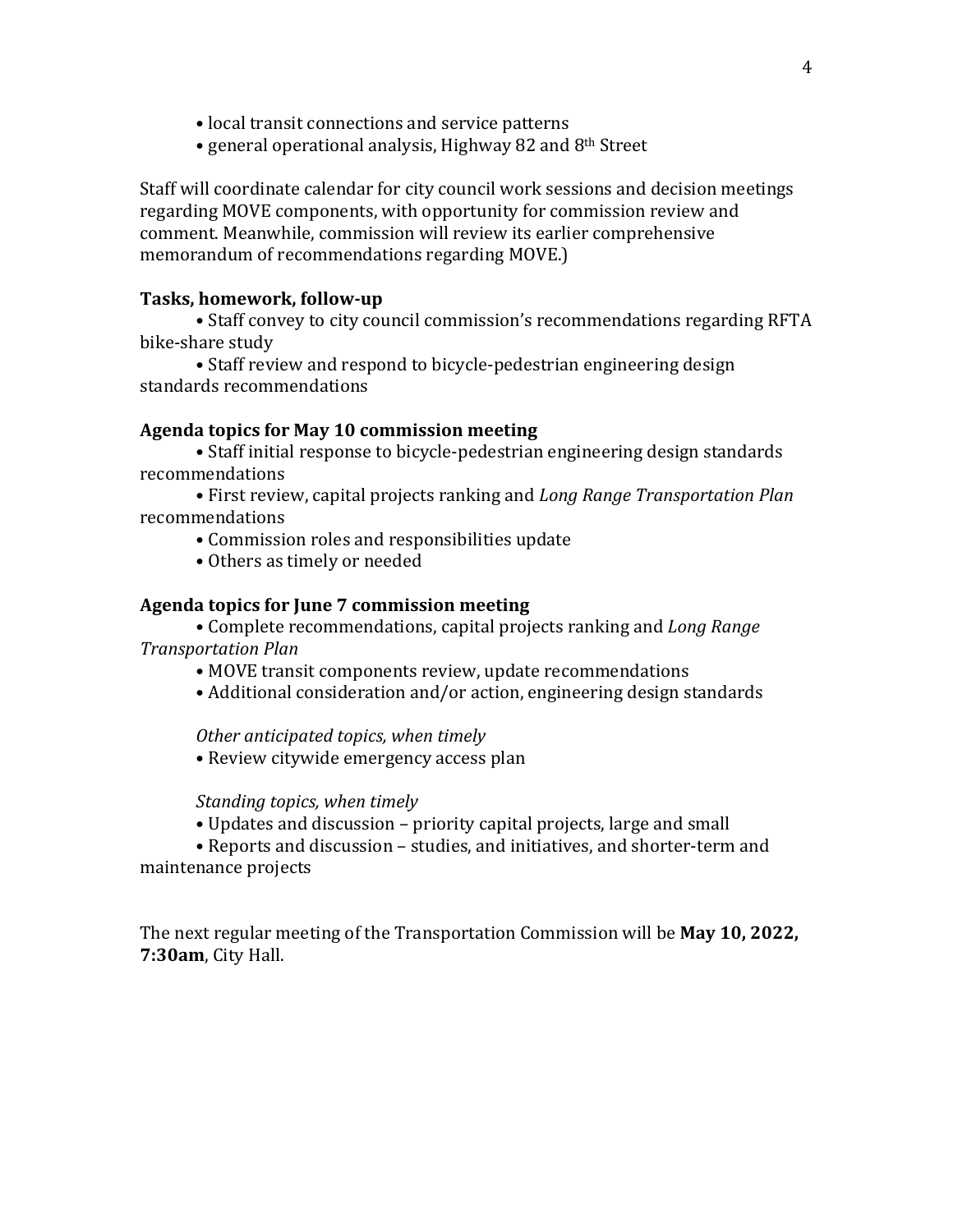# **Colorado safety stop legislation update and analysis**

for consideration by City of Glenwood Springs Transportation Commission May 3, 2022

Recently approved and signed state amendment to *Colorado Revised Statutes* implements **statewide allowance for what are known as safety stops** (also sometimes called Idaho stops) by operator of a bicycle and other "low-speed conveyance" (bicycles, electric bicycles, electric scooters (not including mopeds), wheelchairs)—essentially allowing those operators to **treat stop signs as yield signs and to treat red lights as stop signs.**

As the amended, select portions of the relevant statute 42-4-1412, now reads:

A pedestrian or a person who is fifteen years of age or older or who is under fifteen years of age and accompanied by an adult and who is operating a lowspeed conveyance and approaching a controlled intersection with a stop sign shall slow down and, if required for safety, stop before entering the intersection. If a stop is not required for safety, the pedestrian or person operating a low-speed conveyance shall slow to a reasonable speed and yield the right-of-way to any traffic or pedestrian in or approaching the intersection. After the pedestrian or person operating a low-speed conveyance has slowed to a reasonable speed and yielded the right-of-way if required, the pedestrian or person operating a lowspeed conveyance may cautiously make a turn or proceed through the intersection without stopping ... For purposes of this subsection  $(1)$  subsection  $(2)(a)$ , a reasonable speed is ten miles per hour or less...

(*municipalities may adjust that minimum speed locally*)

... A person who is fifteen years of age or older or who is under fifteen years of age and accompanied by an adult and who is operating a low-speed conveyance and approaching a controlled intersection with an illuminated red traffic control signal shall stop before entering the intersection and shall yield to all other traffic and pedestrians. Once the person operating a low-speed conveyance has yielded, the person operating a low-speed conveyance may cautiously proceed in the same direction through the intersection or make a right-hand turn. When a red traffic control signal is illuminated, a person operating a low-speed conveyance shall not proceed through the intersection or turn right if an oncoming vehicle is turning or preparing to turn left in front of the person operating a low-speed conveyance ...

 (*additional clarifications regarding left-turns and other movements are included*)

... If a county or municipality has placed a traffic sign or a traffic control signal at a controlled intersection and the traffic sign or traffic control signal provides instructions only to one or more specified types of low-speed conveyances, the operator of a low-speed conveyance to which the traffic sign or traffic control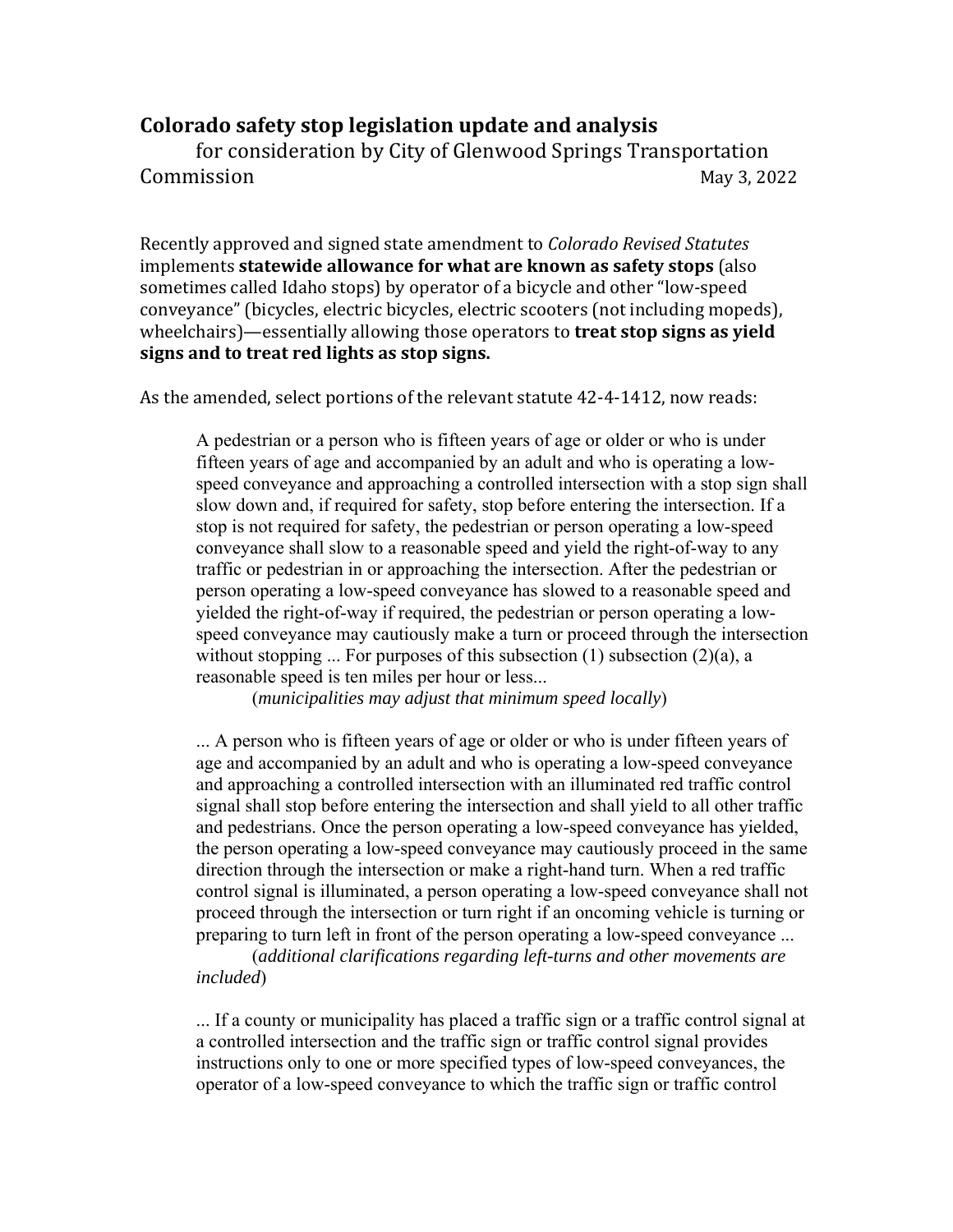signal is directed shall obey the instructions provided by the sign or traffic control signal ...

As summarized by staff at *Bicycle Colorado* (the lead organization advocating for this new law):

• This new law means that when an intersection is clear and they already have the right of way, bicyclists ages 15 and older may now treat stop signs as yield signs and treat stop lights as stop signs.

• Younger bicyclists may perform the maneuver if accompanied by an adult.

• Bicyclists can yield and then proceed through a stop sign-controlled intersection at up to 10 miles per hour.

• Intersections where bicyclist-specific lights or signs are present that prohibit the maneuver are exempt from the new law.

Analysis and observations from *Glenwood Springs Bicycle Advocates*:

 • Safety stop allowance at stop signs is a good idea, reducing awkward stop/restart movements and helping more quickly clear intersections for other travelers.

 • Safety stop allowance at stoplights generally is not a good idea, for two basic reasons:

 - motor traffic on routes with traffic-control lights tends to be faster, higher-volume, and with less attentive drivers

 - the public-relations image of a bicyclist riding through a red light is not a good one.

 • Extensive education, of cyclists and drivers, will be essential to properly understanding the new law and to keeping all travelers safe.

Options for *City of Glenwood Springs* response to the new law include:

 • Place signs at all or some affected intersections, prohibiting or restricting use of the new law;

 • Place signs at all or some affected intersections, specifically instructing bicyclists (and perhaps other low-speed conveyance operators) how to proceed in using the new law (obey pedestrian signal *e.g*.);

• Take no new traffic-control action;

 • Assist with public education campaign to clarify rights and responsibilities under the new law.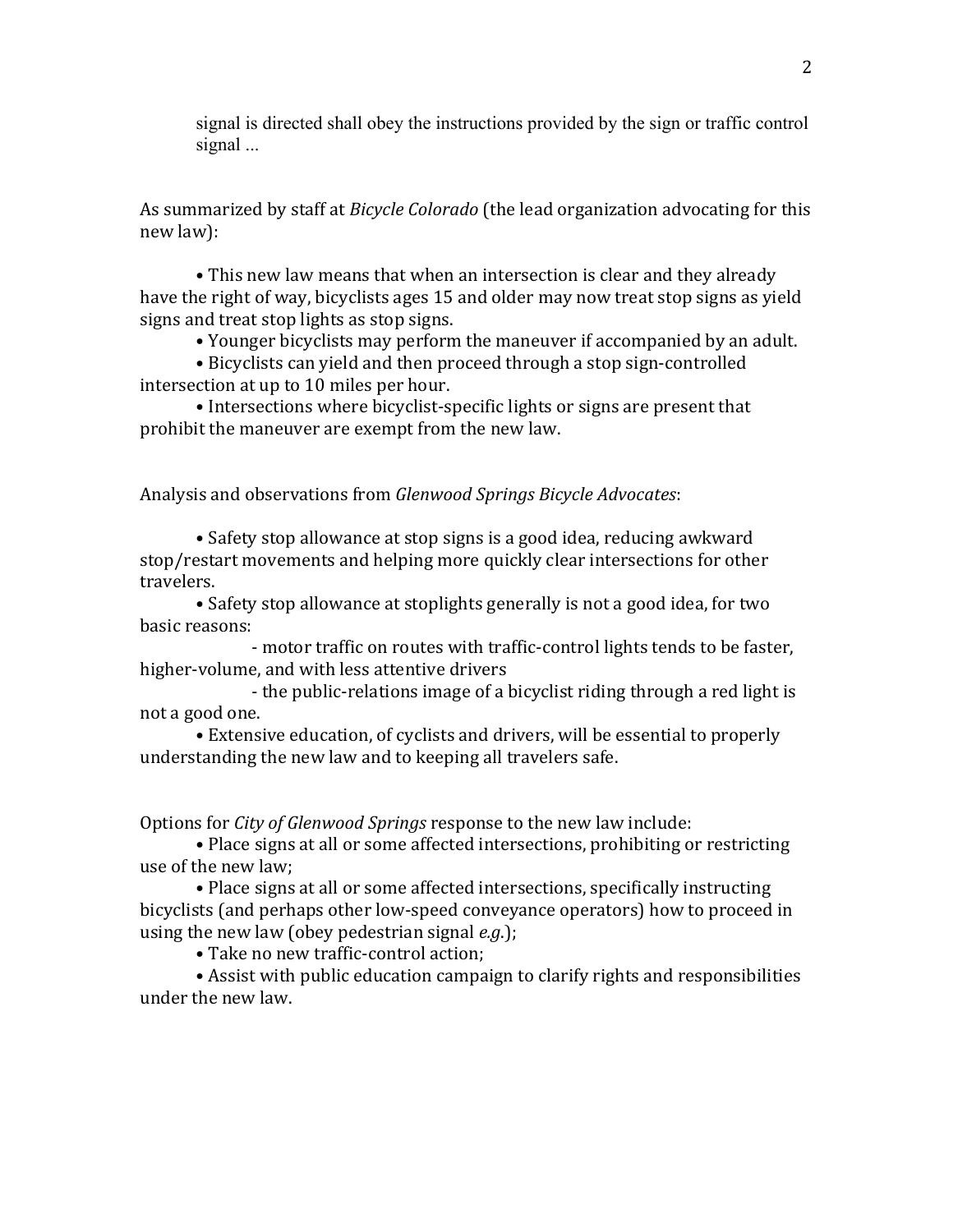

**R9-5 Bicycles Use Ped Signal** 

Sign image from the Manual of Traffic Signs <http://www.trafficsign.us/><br>This sign image copyright Richard C. Moeur. All rights reserved.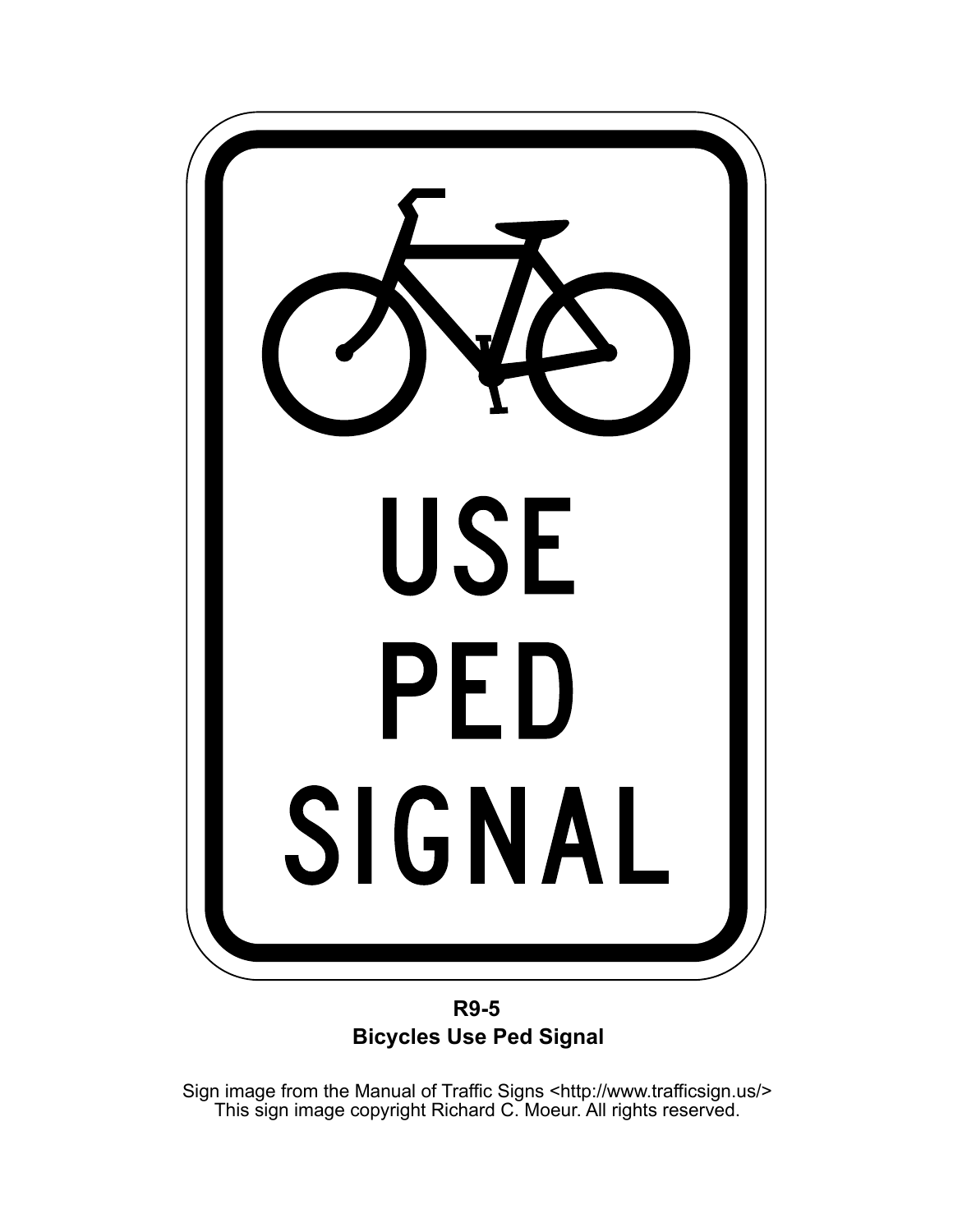# **Updating and clarifying city engineering design standards bicycle** and **pedestrian facilities** April 5, 2022 *reviesed from April 5 consideration by Transportation Commission March 8 recommendations from Bicycle‐Pedestrian Subcommittee*

Engineering standards for various public works projects and contracts are described in city document *Engineering Standards*, approved/last updated by city council August 2, 2018.

In general and as basic standards, the city adheres to provisions of the *Manual of Uniform Traffic Control Devices* (MUTCD), a) for consistency and b) as often required for projects using federal or state funding.

Additional guidances are available from *Federal Highway Administration* (FHWA) publications, from *American Association of State Highway and Transportation Officials* (AASHTO), and from *Colorado Department of Transportation* (CDOT). Guides and standards from these sources generally are consistent with MUTCD or, in some cases, provide more detail. Additional insights come from certain states' standards, particularly Massachusetts and Washington.

# **Crosswalks**

# **Proposal**

 • minimum width 8 feet, or wider to match width of connecting sidewalks or multi-use paths, with curb-cut width to match

 • pavement markings use piano-keys/zebra-stripes format, marking-to-bare-pavement ratio 1:1

 - possible exception using colored concrete/pavement, allowed only at signalized intersections, should include white lines at edges

*Current CITY standard* – no width or marking standards specified; 1:1 marking ratio general practice (but not universal) since 2004 recommendations from city council-appointed bicycle-pedestrian task force

*MUTCD* – using white side lines min 6 feet width; for piano-keys, "*...design of lines and gaps should avoid wheel paths if possible, and the gap between the lines should not exceed 2.5 times the width of the ...lines*"

*AASHTO* – "*When a standard or ladder‐type crosswalk is located on a residential or local street, the width of the crosswalk (distance between transverse lines) shall be 8 feet on center. When the crosswalk is located on a collector or arterial street, the width of the crosswalk shall be 10 feet on center*." "*...marked crosswalks should desirably be at least as wide as the sidewalks they connect..*."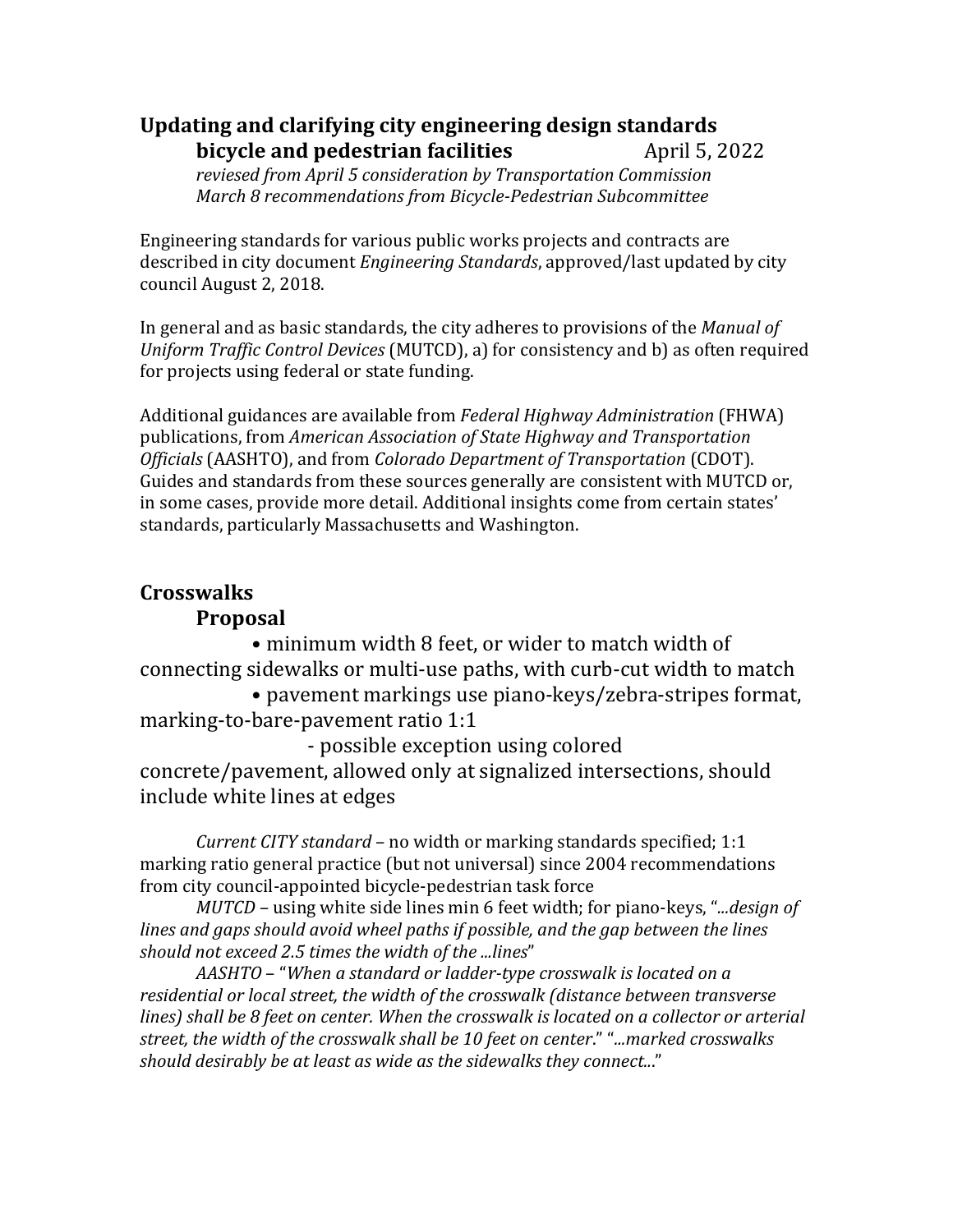# **Multi‐use/shared‐use paths Proposal**

 • minimum width 10 feet two-way; 8 feet in highly selective exceptions for short distances in physically constrained areas

• concrete surface using continuous pour/saw-cut joints

Current CITY standard (Section 5.2, tables 5-1, 5-2, 5-3, 5-4, 5-7; Section 5.5 per *AASHTO guide)* – 10 feet width two-way; 5 feet one-way (4 feet if constrained); sawcut joints from RiverTrail design standards 1993

*MUTCD* – no standard or minimum width

*AASHTO* – 10 feet minimum width; 8 feet in constrained areas; 12-14 feet in heavy-use areas

*CDOT* – minimum width 10 feet, wider if higher-volume use; 8 feet width "...*may be used only for short sections of constrained conditions.*.." (with conditions); "*On Portland cement concrete pavements, the transverse joints should be saw cut, rather than tooled*..."

# **Bicycle lanes**

# **Proposal**

• retain/affirm AASHTO/CDOT width standards (below)

 • pavement marking use parallel white lines (MUTCD) (not colored overlay)

 • no use of sharrows where right-of-way width is sufficient to meet bicycle lanes standards; generally avoid use of sharrows

Current CITY standard (Section 5.2, tables 5-1, 5-2, 5-3, 5-4, 5-7; Section 5.5 per *AASHTO guide)* – 6 feet width, 4 feet min

*MUTCD* – no standard or minimum width

*AASHTO* – not including curb/gutter & no parking 4 feet width; including curb/gutter & no parking 5 feet (no more than 2 feet in gutter pan)

*FHWA* – widths same as AASHTO; interim guidance on sharrows

*CDOT* – same as AASHTO, except if include gutter 6 feet recommended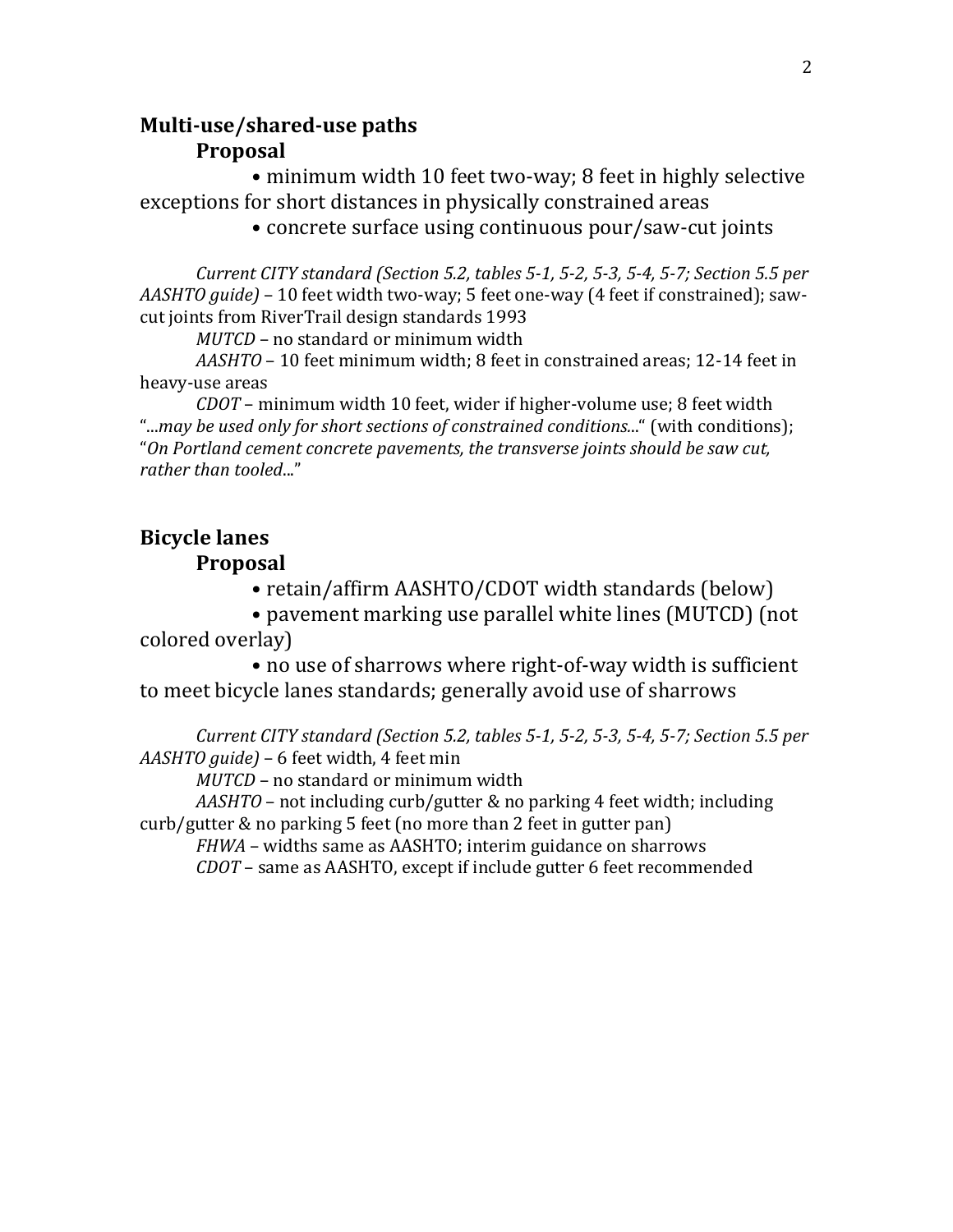# **Sidewalks**

## **Proposal**

• preferred width 8 feet, at all locations

• minimum width 8 feet in commercial areas and other

heavy-use locations

• minimum width 6 feet at any location

Current CITY standard (Section 5.2, tables 5-1, 5-2, 5-3, 5-4, 5-7; Section 5.4) -8 feet wide commercial areas; 5 feet residential (6 feet if high-use)

*MUTCD* – no standard or minimum width

*AASHTO* – residential 4-6 feet width; main street 6-12 feet; suburban 6 feetplus; urban arterials 6 feet-plus

*CDOT* – 5 feet minimum; 4 feet in constrained areas; if less than 5 feet, must provide passing spaces (min 5 feet) at 200-feet intervals

# **Curb‐cuts – intersections, crosswalks, refuge islands, driveways**, *etc.*

# **Proposal**

 • width to match, at minimum, widest non-motor connecting way (sidewalk, multi-use path, crosswalk, *etc.*)

 • smooth transition sidewalk to pavement (no formed or troweled lip)

*Current CITY standard* – no width standards

*MUTCD* – no standard or minimum width

*AASHTO* – recommended width equal to full width of sidewalk; *"...transitions from the curb ramp to gutter or road surfaces, or both, must be flush (level) and free of abrupt surface changes.*.."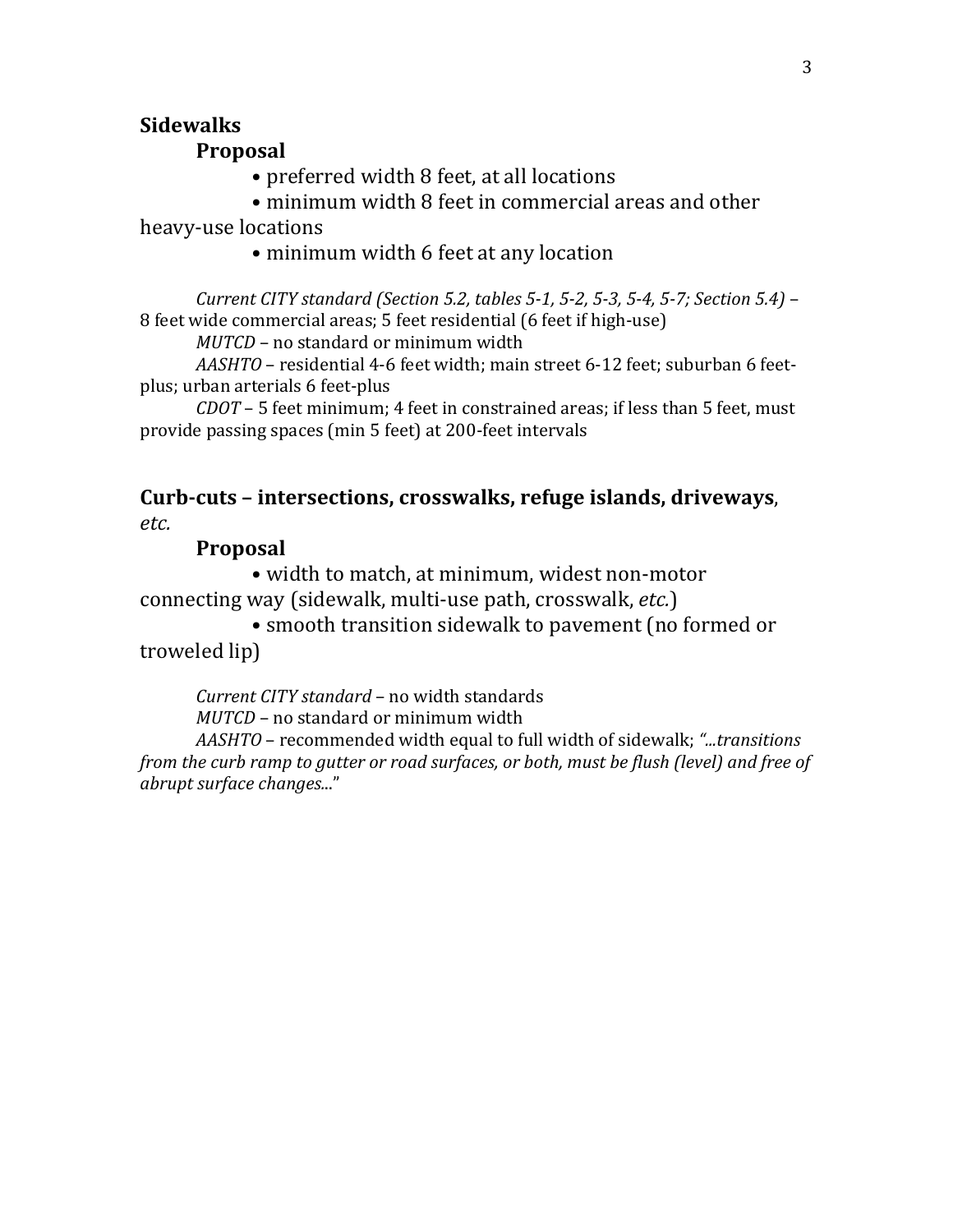# **Updating and clarifying city engineering design standards bicycle and pedestrian facilities**

**sections-specific version** April 15, 2022

*companion to April 5 outline considered by Transportation Commission changes to engineering design standards Chapter 5 may prompt corresponding changes to city development code*

# **Crosswalks**

# *existing provisions*

*section 5.2.4.D.3.h*

Crosswalk markings will usually be installed at the following locations:

- At controlled intersections
- At any intersection located along a formally established "School Route"
- At any intersection with a formalized bike/pedestrian trail
- By request, with approval of the City Engineer

(*no specified standards for crosswalk dimensions, materials, or installation*)

# *proposed changes/additions*

*5.2.4.D.3.h and/or other appropriate sections (perhaps section 5.4)* Retain existing provisions.

Add:

*High‐contrast ladder‐type/piano‐keys/zebra‐stripes pavement marking shall be used for all crosswalks. (Exception: Colored pavement marking may be substituted for crosswalk only at signalized intersection; colored‐pavement crosswalk should include high‐contrast transverse white lines defining lateral edges of the crosswalk.)*

*Design of ladder lines/bars and gaps should avoid wheel paths if possible, and the gap between the lines shall equal width of lines (1:1 ratio, marking:bare pavement). Width of lines/bars in ladder‐type crosswalk markings shall be 24".*

*Crosswalk pavement markings shall be high‐contrast, reflective (either paint or thermal plastic).*

*When crosswalk is located on a residential or local street, the minimum width of the crosswalk shall be 8 feet on center. When the crosswalk is located on a collector or arterial street, the minimum width of the crosswalk shall be 10 feet on center. Beyond those specified minimums, marked crosswalk should be at least as wide as the widest sidewalk or shared‐use path the crosswalk connects.*

*section 5.4.5*

Add:

*Minimum width of curb cuts and refuge‐island cut openings installed to accommodate marked crosswalk shall equal width of the crosswalk.*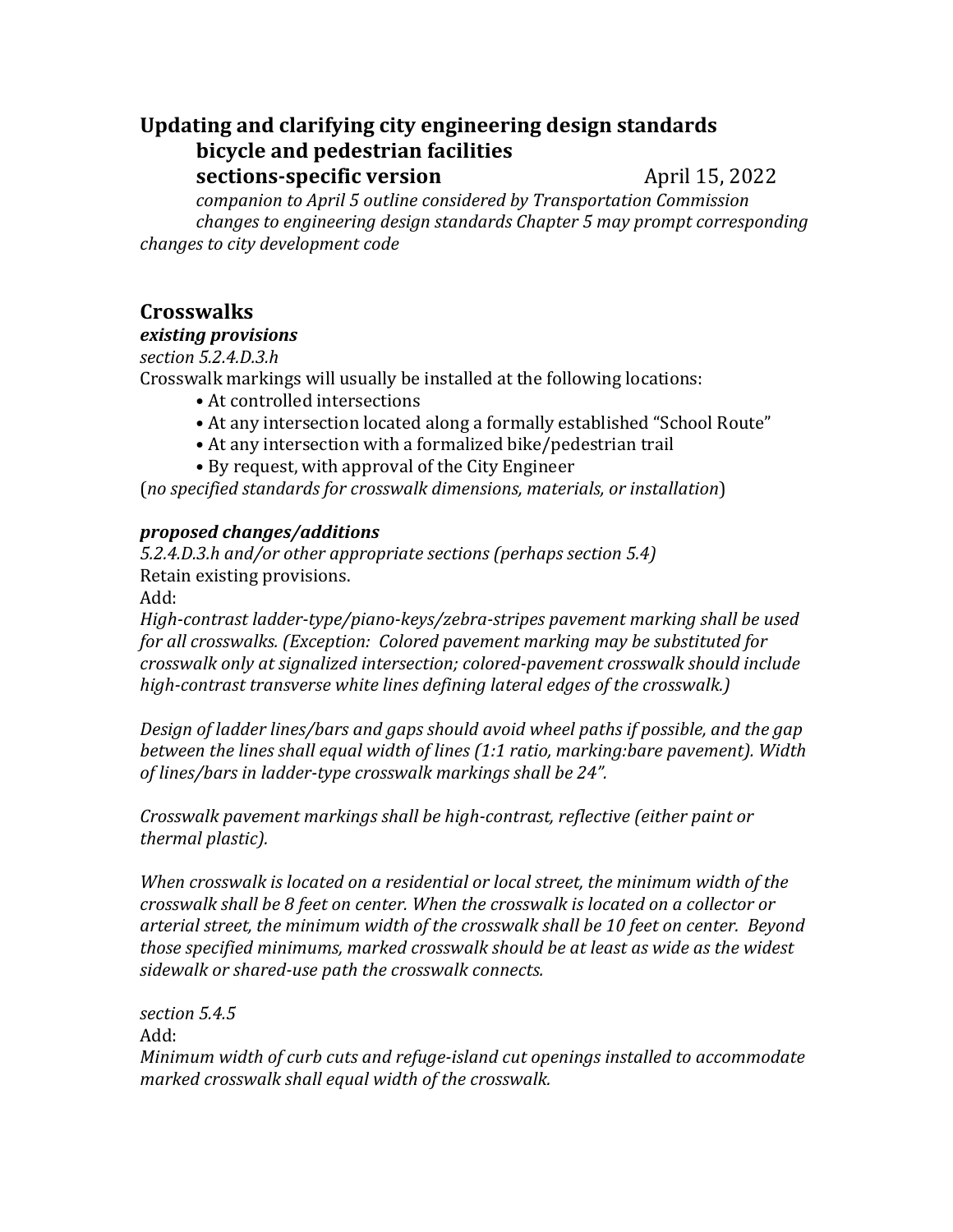#### *rationale*

• Crosswalks need to be sharply visible to approaching drivers from a distance that allows driver caution and yielding.

• High-contrast, dense pavement marking best serves this visibility purpose.

• Ratio 1:1, marking:bare pavement, is significantly more visible than wider spacing. 1:1 spacing, installed carefully, can place motor vehicle tire tracks between crosswalk markings.

• Crosswalk-marking at 1:1 ratio has been Glenwood Springs' typical practice (if not formal standard) since 2004. It should be codified in the engineering standards.

• Colored-pavement crosswalks are not visible to drivers at any effective distance. The low-contrast invisibility of this technique in exacerbated within a few years of travel and on wet pavement. Colored crosswalks should be used only where supplemented by traffic lights.

• Crosswalks frequently are called upon to serve a simultaneous combination of pedestrians, cyclists, wheelchairs, strollers, *etc*.—in effect a multi-use/shared-use passage. Crosswalks correspondingly need to be at least as wide as the exceptionminimum for shared use—that is, at least 8 feet wide.

• Curb-cuts narrower than approaching sidewalks or shared-use paths create dangerous bottlenecks. Matching width of cut with width of crosswalk facilitates safer, unfettered passage at an inherently vulnerable location.

# **Multi‐use/shared‐use paths**

### *existing provisions*

*section 5.2, including tables 5‐1, 5‐2, 5‐7*

• Separated multi-use path or paths are required

• 10' minimum width required in two-direction, 5' minimum width required for single-direction travel

• Separated paths shall be separated by a minimum of 5' wide landscaping buffer

### *section 5.5.2.C*

Off-street bike trails or paths shall be at least 10 feet wide and shall conform to the Guide for the Development of Bicycle Facilities.

#### *section 5.5.3*

A. Off-street bike paths and trails shall be constructed per CDOT M&S Standard Plan M-609-1. Minimum concrete thickness shall be 5 inches.

B. Bike paths and trails shall be CDOT Class B, or other approved air-entrained concrete.

C. Root barrier fabric shall be place under bike path or trail prior to placing of the materials.

Form and subgrade inspection by the City is required before the sidewalk is poured.

### *proposed changes/additions*

*section 5.2; section 5.5.2.C*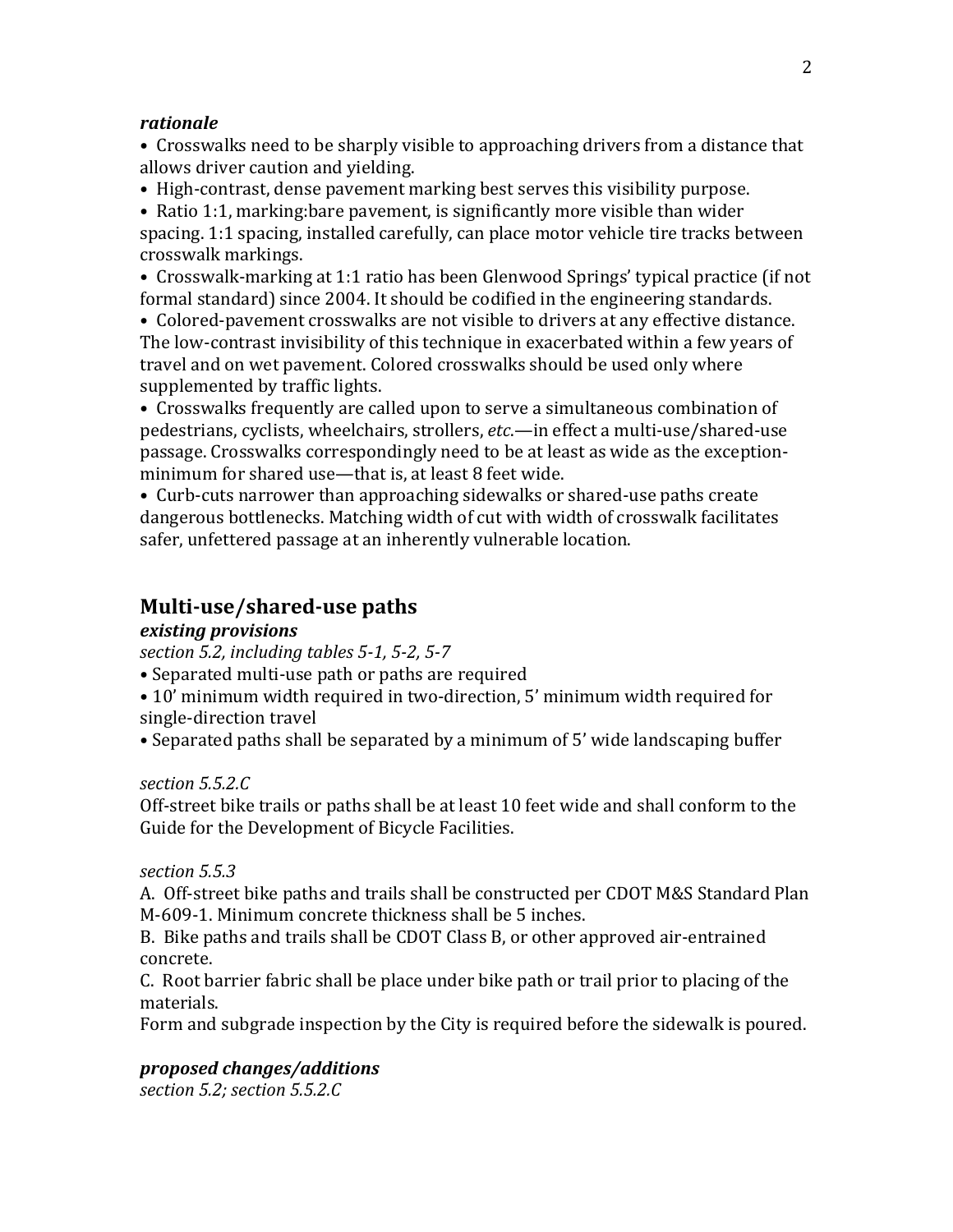Retain existing provisions.

Add:

*section 5.5.2.C*

*A path width of 8 ft. may be used for a short distance due to a physical constraint such as an environmental feature, bridge abutment, utility structure, fence, and such.*

*section 5.5* Retain existing provisions.

Add:

5*.5.3.D. Apply broom finish perpendicular to trail. Use sawcut ¼" joints 1 ¼" deep, minimum every 10' along trail/path.*

### *rationale*

• The current standards' minimum width for shared-use paths is correct at 10 feet, to safely and conveniently accommodate the variety of travelers and devices using the paths.

• As bicycle, pedestrian, and other uses increase, 10 feet minimum width will become increasingly essential.

• Selective short narrower sections of shared-use path, down to 8 feet, should be added as an allowance, but treated as exception only for discrete, unavoidable hazards or physical constraints—not as a full-project design dimension, and not for the purpose of construction-cost savings.

• Use of continuous-pour concrete, with saw-cut joints, was established as sharedused path guideline in 1991 *Glenwood Springs Trailsystem Plan*; this guidance should be codified in engineering standards.

# **Bicycle lanes**

# *existing provisions*

*section 5.2, including tables 5‐1, 5‐2, 5‐3, 5‐4, 5‐7*

minor arterial, commercial collector, neighborhood collector

• To be provided on both sides of the street, unless separated multi-use path is provided.

• 6' width is preferred for one way travel. Lesser widths down to 4' may be acceptable on existing streets with width constraints.

• Bike symbol pavement markings are required.

# *proposed changes/additions*

*section 5.2, tables 5‐2, 5‐3*

Consider changing bike symbol pavement marking requirement to preference or recommendation (to reduce maintenance effort and expense).

Otherwise retain existing provisions.

Clarify that "...lesser widths down to 4' may be accessible..." is not to include gutter pan in bicycle lane dimension (per AASHTO, CDOT).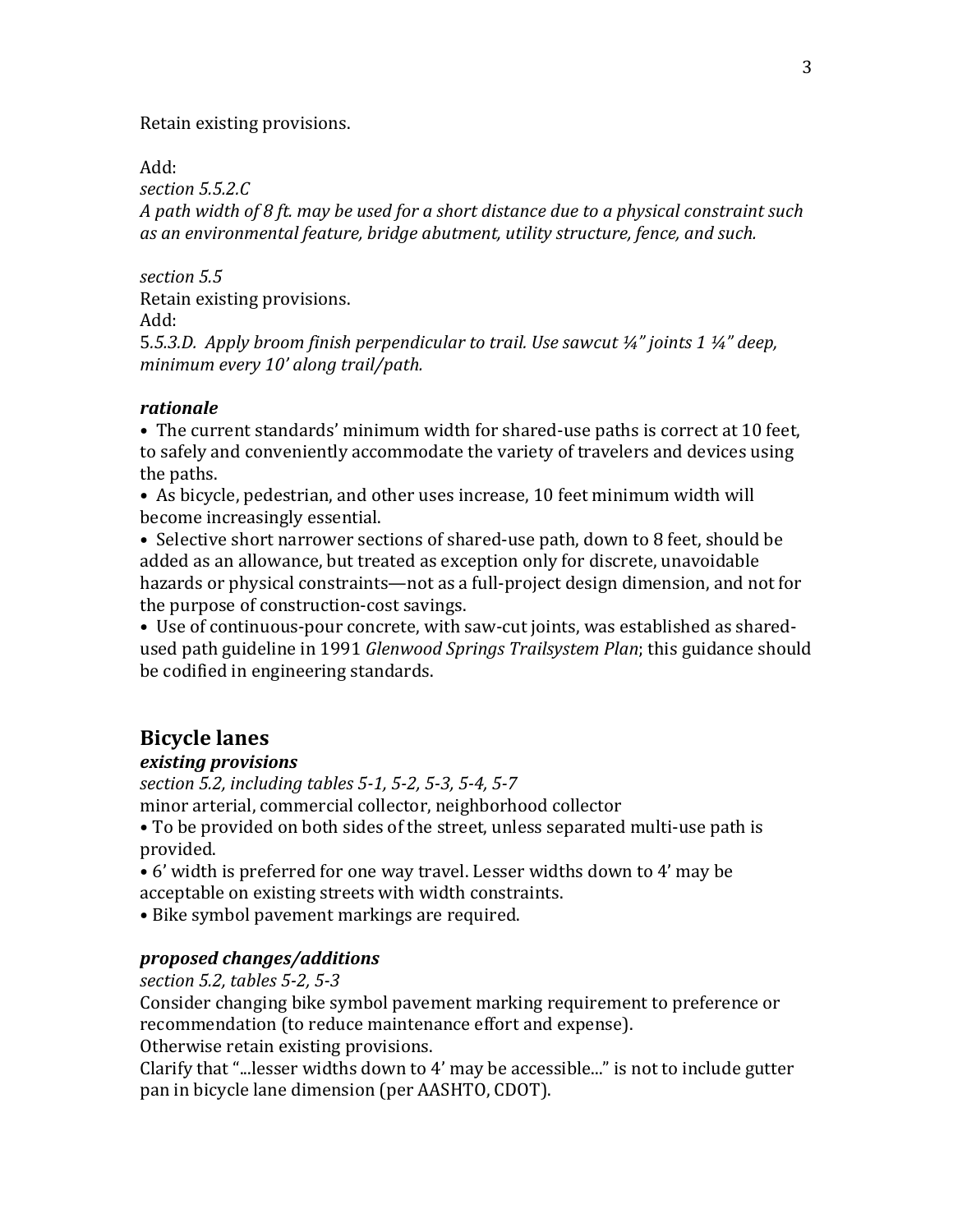#### Add:

*High‐contrast, white longitudinal pavement markings shall be used to define bicycle lanes.*

*Bicycle lane pavement markings shall be parallel high‐contrast, reflective lines (either paint or thermal plastic), longitudinal lines width 6".*

*Shared lane marking ("sharrow") pavement markings may be used to assist bicyclists with lateral positioning in lanes that are too narrow for a motor vehicle and a bicycle to travel side by side with the same traffic lane. Sharrows shall not be used on streets of width sufficient to include standard bicycle lanes. Generally avoid use of sharrows.*

### *rationale*

• Engineering standards reference to AASHTO geometric design, with specific dimensions noted in the city's standards, are appropriate and should be retained.

• Recent experiments with colored-pavement or painted bicycle lanes have proven ineffective and inappropriate due to driver confusion, rapid wear, and complexity/cost of maintenance. These low-contrast markings do not catch the eye of drivers, compared to standard reflective white lane markings. Better to stick with traditional two-line, high-contrast bicycle lane markings.

• Sharrows have proven confusing for drivers and cyclists, prompting unsafe behavior and irritation, with no increase in bicycling use or safety. Sharrows never should be used on high-volume streets. Where street dimensions allow, traditional two-line bicycle lanes provide more clear sense of separation and safe traffic flow.

## **Sidewalks**

### *existing provisions*

*section 5.2, including tables 5‐1, 5‐2, 5‐3, 5‐4, 5‐7*

Sidewalks required on both sides of street unless alternative bicycle and pedestrian facilities meeting these criteria are provided within the corridor.

- 8 ft. width in commercial areas
- 5 ft. width in residential areas. 6 ft. width should be provided in high pedestrian volume areas with frequent two-way foot traffic.

All sidewalks and intersections with vehicle lanes should meet ADA specifications.

#### *proposed changes/additions*

*section 5.2, including tables 5‐1, 5‐2, 5‐3, 5‐4, 5‐7*

Adjust/replace existing provisions:

*Sidewalks required on both sides of street unless alternative bicycle and pedestrian facilities meeting these criteria are provided within the corridor.*

- *• 8 ft. minimum width in commercial areas*
- *• 8 ft. width preferred at all locations*

*• 6 ft. minimum width at all locations, including residential areas*

*All sidewalks and intersections with vehicle lanes should meet ADA specifications*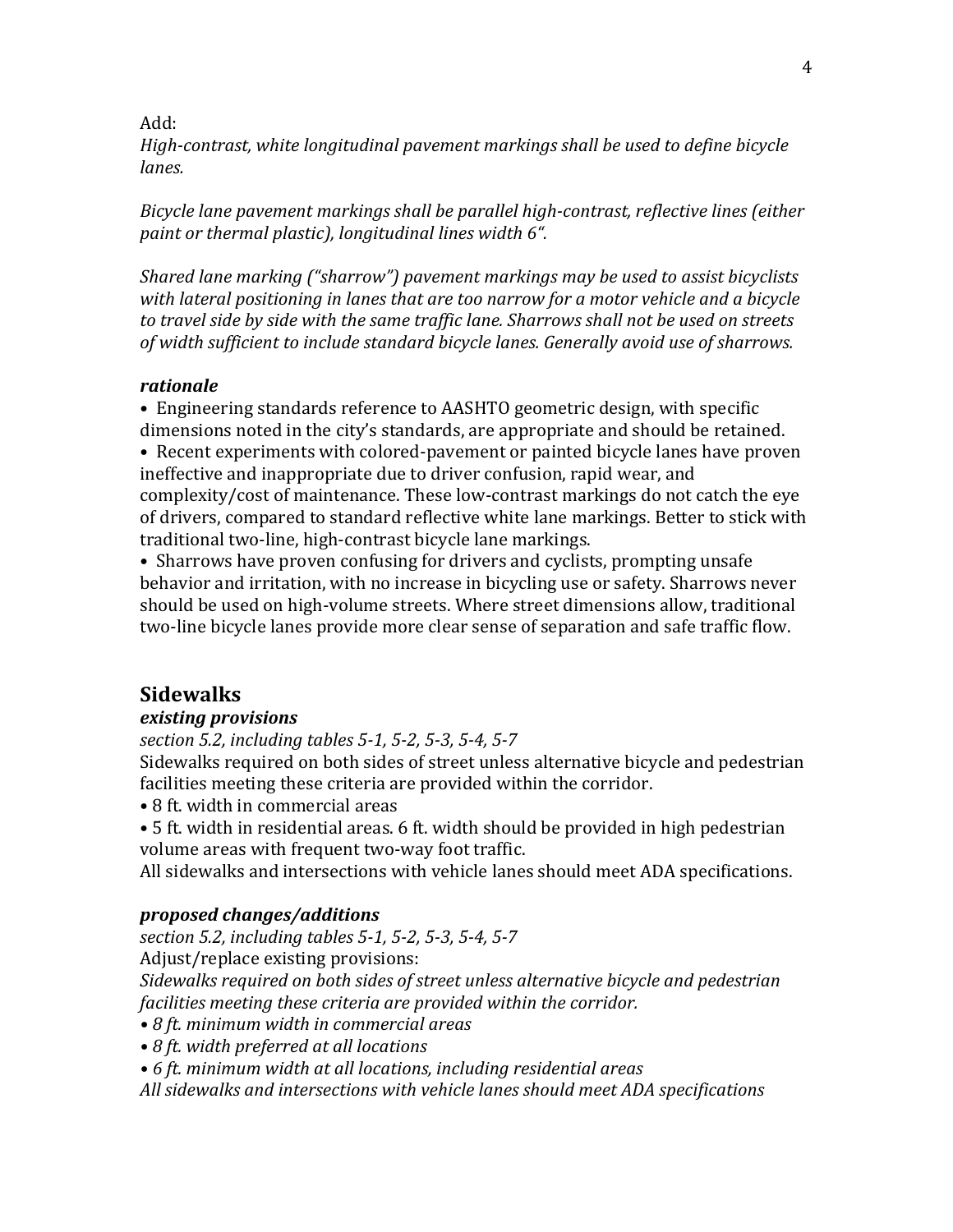### *rationale*

• While current minimum-width standard (5 feet) may meet minimal spatial needs of one user, it is insufficient for passage of two adults, is wholly inadequate for passage of pedestrians and wheelchair, and creates a hazard for use by inexperienced young bicyclists in the presence of other users.

• As pedestrian and young cyclist use of sidewalks increases, 6 feet minimum width, with preference for 8 feet width in many locations, will be increasingly important.

# **Curb cuts – intersections, crosswalks, refuge islands, driveways, etc.**

### *existing provisions*

No provisions regarding width of curb cuts associated with bicycle or pedestrian facilities.

### *proposed changes/additions*

*section 5.4.5 and/or other appropriate sections*

Add:

*Minimum width of curb cuts and refuge‐island cut openings installed to accommodate marked crosswalk shall equal width of the crosswalk.*

*For all curb cuts, transitions from the curb ramp to gutter or road surfaces, or both, must be flush (level) and free of abrupt surface changes.*

### *rationale*

• Curb-cuts narrower than connected crosswalks create unsafe bottlenecks. Matching width of cut with width of crosswalk facilitates safer, unfettered passage at an inherently vulnerable location.

• High tooled-edge lump a bottom of curb-cut (crosswalks, shared-use crossings, and driveways) creates oblique-angle hazard for cyclists, barrier for wheelchairs, and inconvenience for strollers. Smooth transition avoids those problems.

#### *overall proposal rationale*

• The collection of proposed adjustments and expansions to the city's transportation engineering design standards will help fulfill the goal and objectives included in the standards document itself (*at 5.2.3*), including:

Goal

The City transportation system should encourage alternate mode use, especially walking and bicycling, by working toward a safe balance of all street users, including automobiles, trucks, bicycles, and pedestrians.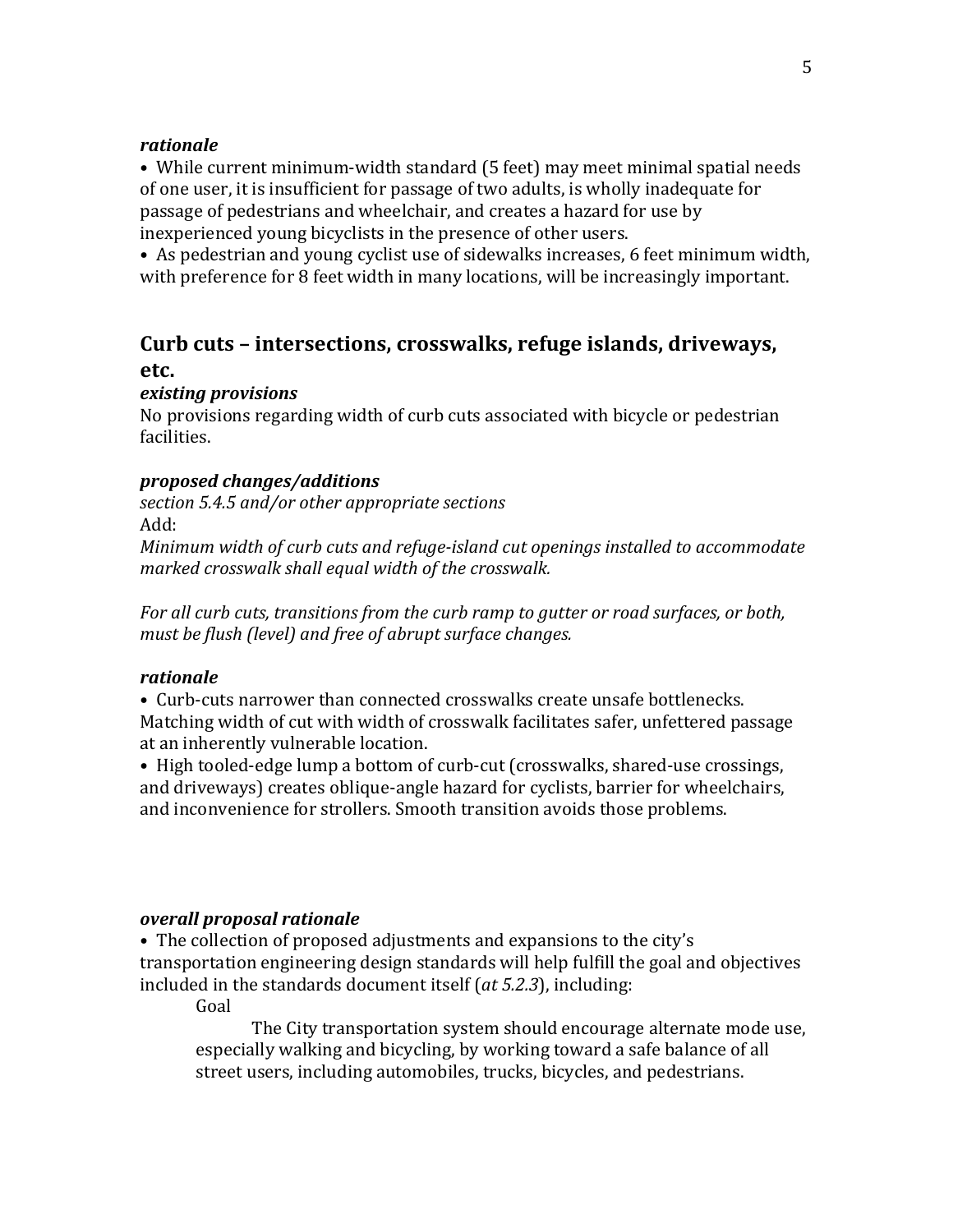**Objectives** 

- 1. Standards should create safer routes for all modes.
- 2. Standards should optimize the use of the limited physical capacity of streets and balance street design that does not favor motorized traffic.
- 3. Intermodal connections within the transportation system should be created, enhanced, and improved.
- 4. Street design should enhance bicycle safety for its own sake and as a traffic calming measure.
- 5. Street design should and enhance and improve the pedestrian safety and comfort and encourage non-motorized modes of travel.
- 12. Standards should assure that drainage facilities do not create hazards for cyclists and pedestrians.

• These proposals also help fulfill goals and purposes stated in the *city's Long Range Transportation Plan 2015‐2035*, including:

 Goals (*p. 1‐1*) Connectivity Safety Accessibility Convenience Livability

Why Invest in Walking and Bicycling Facilities (*p. 1‐4*)

 "Walking and bicycling helps people meet recommended physical activity levels and cultivates a healthier community."

 "Investing in bicycling and pedestrian facilities stimulates the local economy by supporting local businesses, generating tourism revenue, and creating jobs."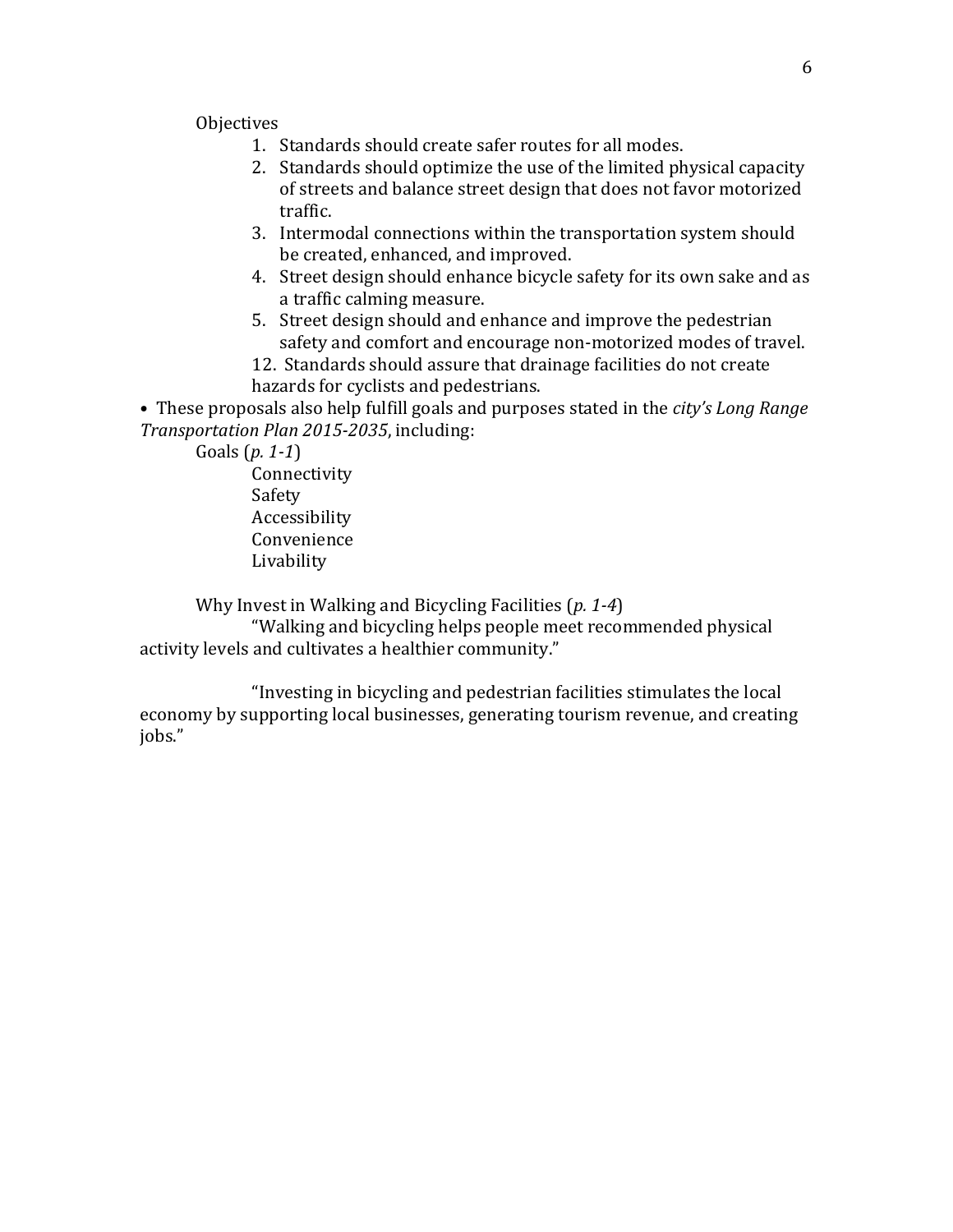### **Transportation Commission recommendations re RFTA bike‐share expansion study**

 approved January 4 *for relay to city council (in anticipation of March 10 RFTA board*

*meeting)*

**costs** – Bike-share study needs to provide total cost estimates, and local municipal cost estimates for possible Glenwood Springs expansion (latest update to RFTA board notes only that RFTA Destination 2040 funding "...would be insufficient to fund 100% of the project costs...")

**bicycling infrastructure** – More complete, safe Glenwood Springs bicycling network should be implemented before using city funds even for bicycle-share expansion

**system size and locations** – Glenwood Springs bike-share stations needs to include effective mix of both origin and destination locationsThe *Toole* report appropriately notes that the size of the overall system—especially the location of stations—is important to success. (Of the 20 first-phase stations listed for Glenwood Springs, only six appear to serve residential connections)

**alternatives** - We suggest careful consideration of ideas that might be pursued, either instead of bicycle-share or before it is undertaken. Examples include:

 • Establish a **threshold list of bicycling infrastructure projects** that must be funded and installed before city funds go into any bicycle-share system

 • Create bicycle **partnerships** between city and private entities (and perhaps RFTA)—*e.g.* hotel bicycles for loan to guests; large employers provide internal bicycle-share/loan systems; engage with existing bicycle shops and rental services to provide more spontaneous bicycle access (while supporting those local businesses)

 • Expanded citizen and municipal campaign **promoting use of personal bicycles** for more local trips, including access to transit.

**color** - The trademark *We‐cycle* gray color for bicycles is a hazard for cyclists, essentially invisible to motorists. Bike-share bicycles in Glenwood Springs should instead be brightly colored, with extensive lighting and reflective features. In addition to improved safety, this change in appearance would help make the program more visible and promoted.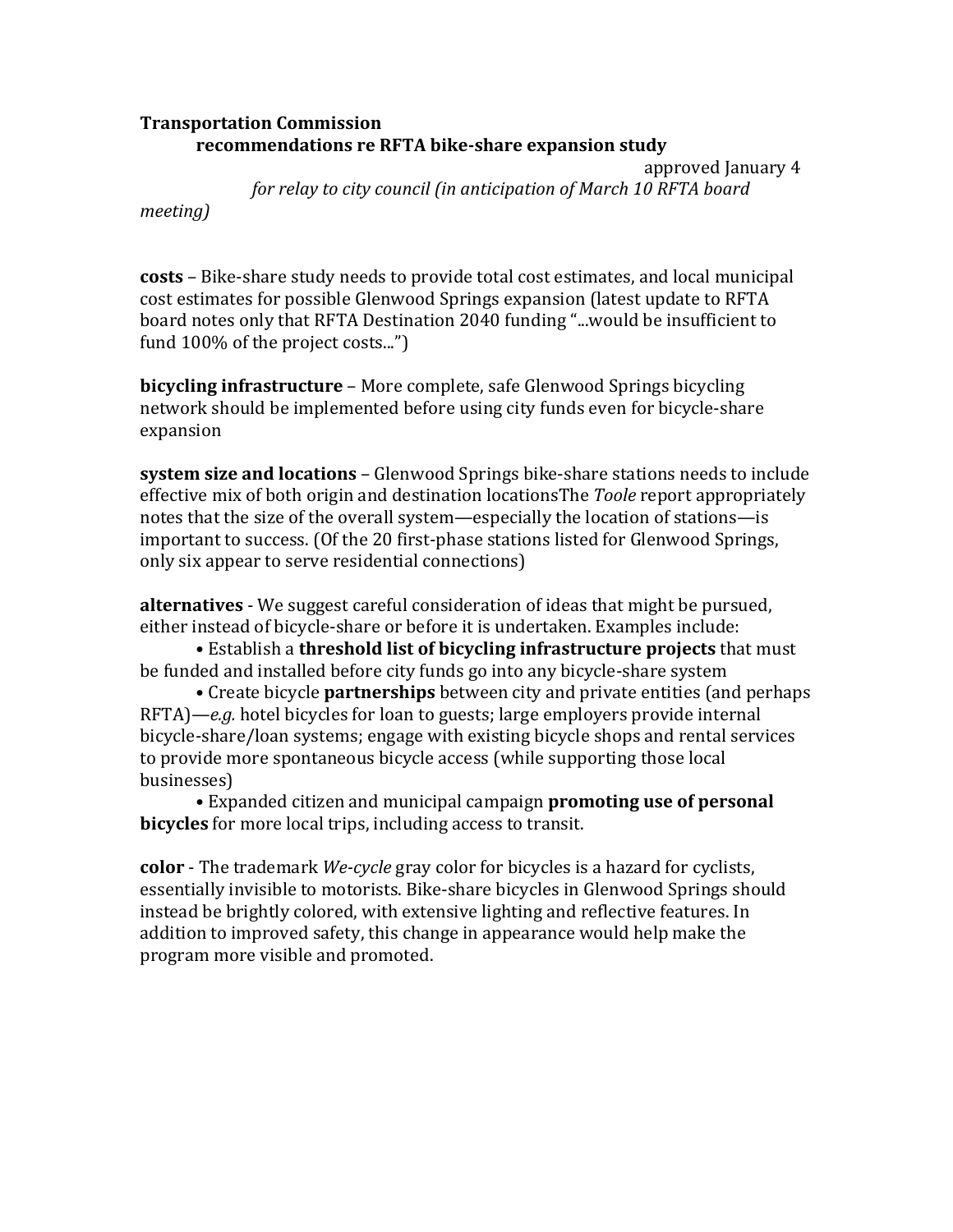# **City of Glenwood Springs Transportation Commission Recommendation: fund 27th Street bicycle‐pedestrian underpass**

*Unanimously approved by Transportation Commission April 5, 2022*

Transportation Commission urges Glenwood Springs City Council to approve additional funding for the proposed 27th Street/Glen Avenue bicycle-pedestrian underpass project, sufficient to complete the project on schedule during 2022.

Commission members participating: Jon Harman, Dean Kinkel, Steve Smith, John Stephens, Betsy Suerth, Ralph Trapani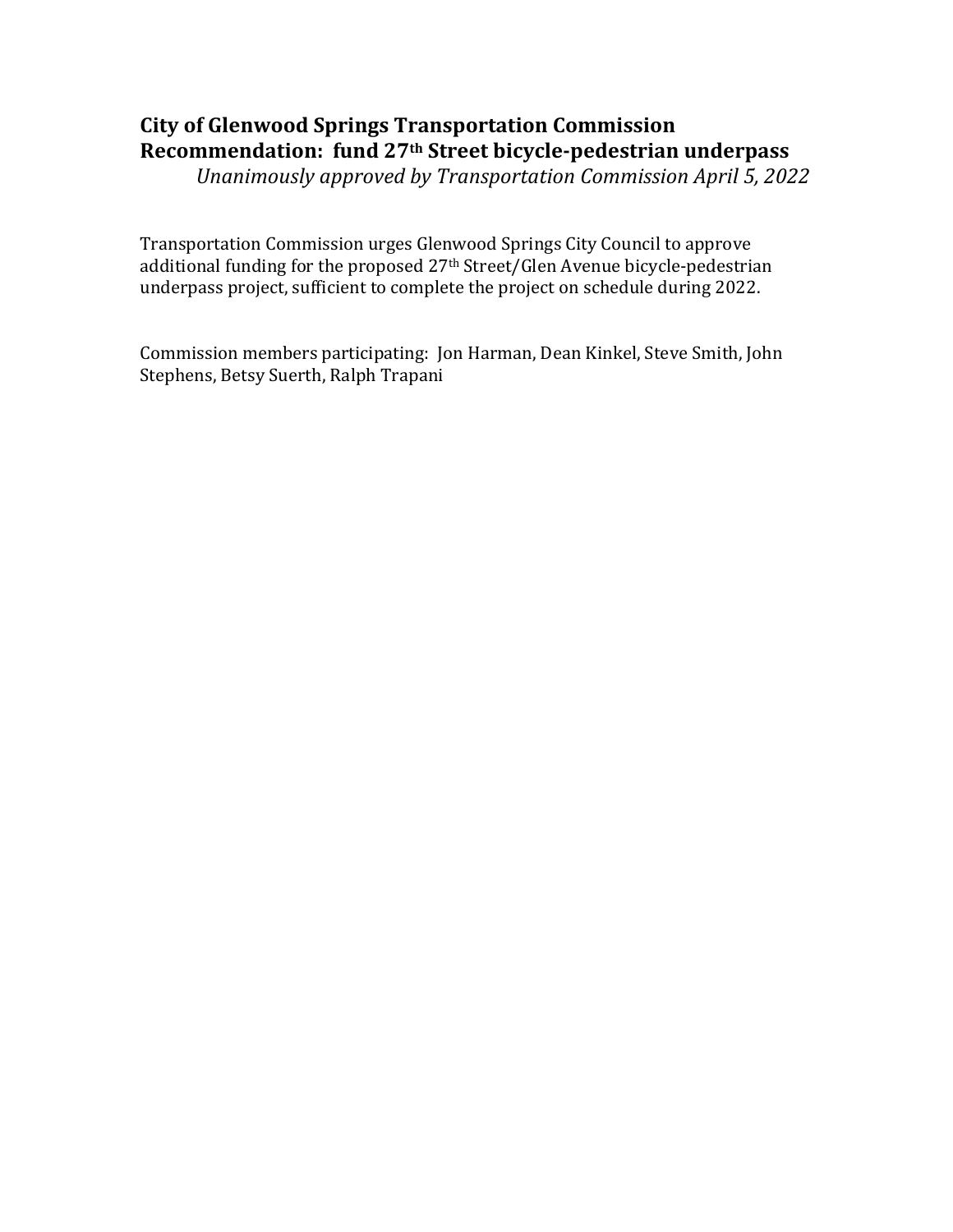| 2021 "Large" Project List - over \$1,000,000 |                       |                                                                                                                                                                                                                            |                                                                                                                                                  |
|----------------------------------------------|-----------------------|----------------------------------------------------------------------------------------------------------------------------------------------------------------------------------------------------------------------------|--------------------------------------------------------------------------------------------------------------------------------------------------|
| <b>Type</b>                                  | 2021 Approved<br>Rank | <b>Project / Improvement</b>                                                                                                                                                                                               | 6/21 Status                                                                                                                                      |
| <b>Bridge and Multi Modal</b>                | $\mathbf{1}$          | South Bridge.                                                                                                                                                                                                              | Design in Progress, 90% design<br>review scheduled for 10/14/21.<br>ROW planning and negotiations<br>underwary. Project is funding<br>dependant. |
| On Street Bike Facilities                    | $\overline{2}$        | 6th Street / North Glenwod Landing<br>Reconstruction and reconfiguration -<br>including on-street and separated<br>bicycle facilities, and including<br>clarifying / reconstructing the<br>bicycle/ped crossing at Laurel. | Design Kick Off to be scheduled,<br>Design Contract approved 6/17/21.                                                                            |
| <b>Intersection Improvement</b>              | 3                     | 27th St. and SH 82 - Grade separated<br>crossing                                                                                                                                                                           | Construction Bids anticipated in<br>August with construction to begin in<br>October.                                                             |
| <b>Bike / Ped Shared-use Path</b>            | 4                     | Hwy 6 Corridor shared use path - Full<br>reconstruction of a functional bike /<br>ped separated path from Donegan to<br>Linden, incl. design, engineering and<br>construction.                                             | Design process not yet begun.                                                                                                                    |
| Bike / Ped On-& Off- Street Improvement      | 5                     | 8th Street Extension Completion -<br>East side of bridge to School St:<br>widening-2 lanes plus center median<br>plus 2-10' wide sidewalks                                                                                 | Design in Progress, 90% completed<br>internally. Project is funding<br>dependant.                                                                |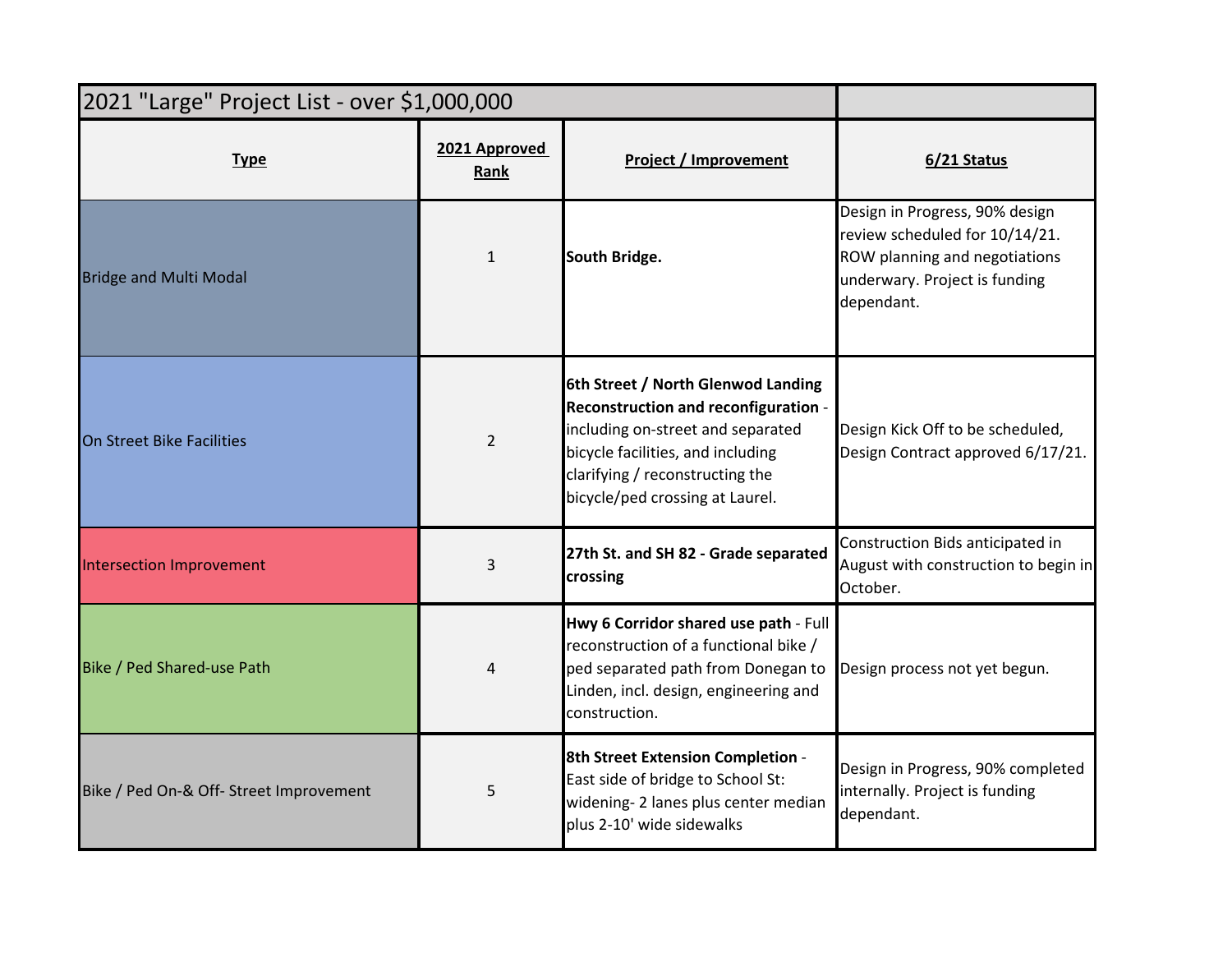| 2021 "Small" Project List - under \$1,000,000 |                       |                                                                                                                                                                                                                                                                              |                                                                                   |
|-----------------------------------------------|-----------------------|------------------------------------------------------------------------------------------------------------------------------------------------------------------------------------------------------------------------------------------------------------------------------|-----------------------------------------------------------------------------------|
| <b>Type</b>                                   | 2021 Approved<br>Rank | <b>Project / Improvement</b>                                                                                                                                                                                                                                                 | 6/21 Status                                                                       |
| Bike / Ped On-& Off- Street Improvement       | $\mathbf{1}$          | 8th St. Interim Safety improvements<br>Full width path on the north side of<br>8th Street from 7th St. to City Building<br>when full funding available; move<br>crosswalk across 8th St. to the West<br>of intersection with 7th.                                            | Design process not yet begun. Some<br>funding is available in the 2021<br>budget. |
| Bike / Ped Shared-use Path                    | $\overline{2}$        | Two Rivers Park - 6&24 Conection -<br>Completion of a coherent Ped / Bike<br>Connection from Two Rivers Park to<br>Highway 6 & 24 bus stop, including<br>improved access to northern terminus be complete 2021.<br>of the pedestrian bridge on the east<br>side of Devereux. | Working to get CDOT Mainstreets<br>grant in place. Project expected to            |
| <b>Intersection Improvement</b>               | 3                     | 8th St. and Midland Ave. Intersection<br>Safety Improvements - Widen the<br>east-side sidewalk along Midland<br>Ave. from Overlin Dr. to 8th Street to<br>full width path, separating it from<br>motor traffic, constrain or eliminate<br>merge lane 8th Street to Midland.  | Design process not yet begun.                                                     |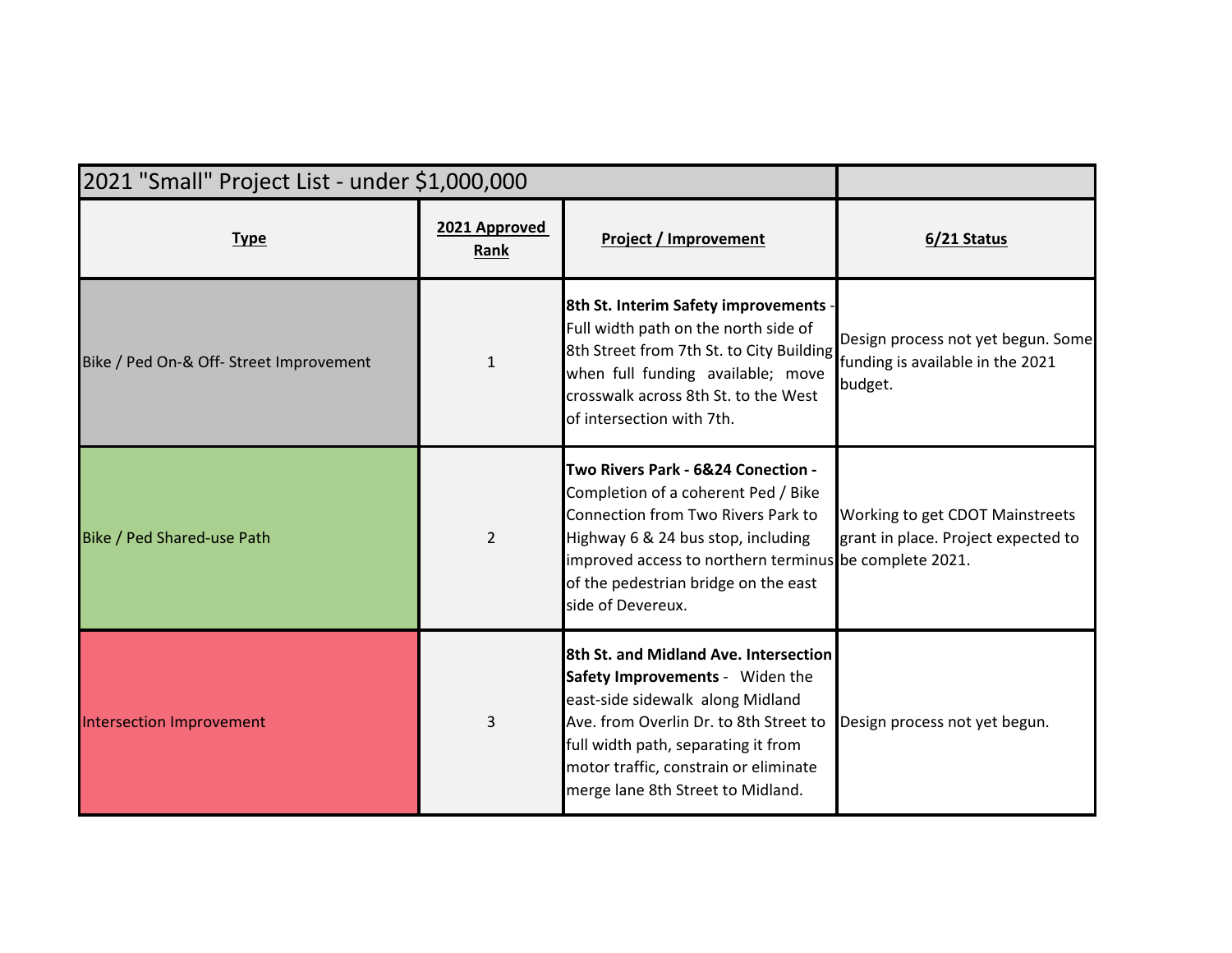| Intersection Improvement         | 4 | RRFB - I 70 Exit 114 @ Westbound off-<br>ramp                                                                                                                                                                         | Not yet scheduled. |
|----------------------------------|---|-----------------------------------------------------------------------------------------------------------------------------------------------------------------------------------------------------------------------|--------------------|
| Intersection Improvement         | 4 | RRFB - 8th St @ 7th St. crosswalk<br>(plus move)                                                                                                                                                                      | Not yet scheduled. |
| Intersection Improvement         | 4 | RRFB - Hwy 6 & 24 @ Soccer Field Rd.<br>bus stop                                                                                                                                                                      | Not yet scheduled. |
| Intersection Improvement         | 4 | RRFB - Wulfson Rd. @ Midland Ave.                                                                                                                                                                                     | Not yet scheduled. |
| Intersection Improvement         | 4 | RRFB - Hwy 6 & 24 @ CR 135 - bus<br>stop                                                                                                                                                                              | Not yet scheduled. |
| <b>On Street Bike Facilities</b> | 5 | 10th Street Surface Improvements -<br><b>Blake Ave to School Street. - on</b><br>street bicycle facilities, constructed<br>bulb outs, warning lights, and<br>restricted car parking near corners<br>(sight distance). | Not yet scheduled. |

| 2021 TDM Program Priority List |                  |                       |                                                                                                                                                                                  |                                                                                                                                                                                                           |
|--------------------------------|------------------|-----------------------|----------------------------------------------------------------------------------------------------------------------------------------------------------------------------------|-----------------------------------------------------------------------------------------------------------------------------------------------------------------------------------------------------------|
| <b>Type</b>                    | <b>2015 Rank</b> | 2021 Approved<br>Rank | Project / Improvement                                                                                                                                                            | <b>Status</b>                                                                                                                                                                                             |
| Program                        | n/a              |                       | <b>TDM Program Development -</b><br>Continue to develop comprehensive<br>strategy for implementing, monitoring<br>and evaluating a long-term TDM<br>program for Glenwood Springs | Initial steps taken for Downtown<br>TDM program; employee travel<br>survey completed and distributed<br>$6/23/21$ . Funding for larger<br>program to be explored in 2022<br>budget process beginning 7/21 |